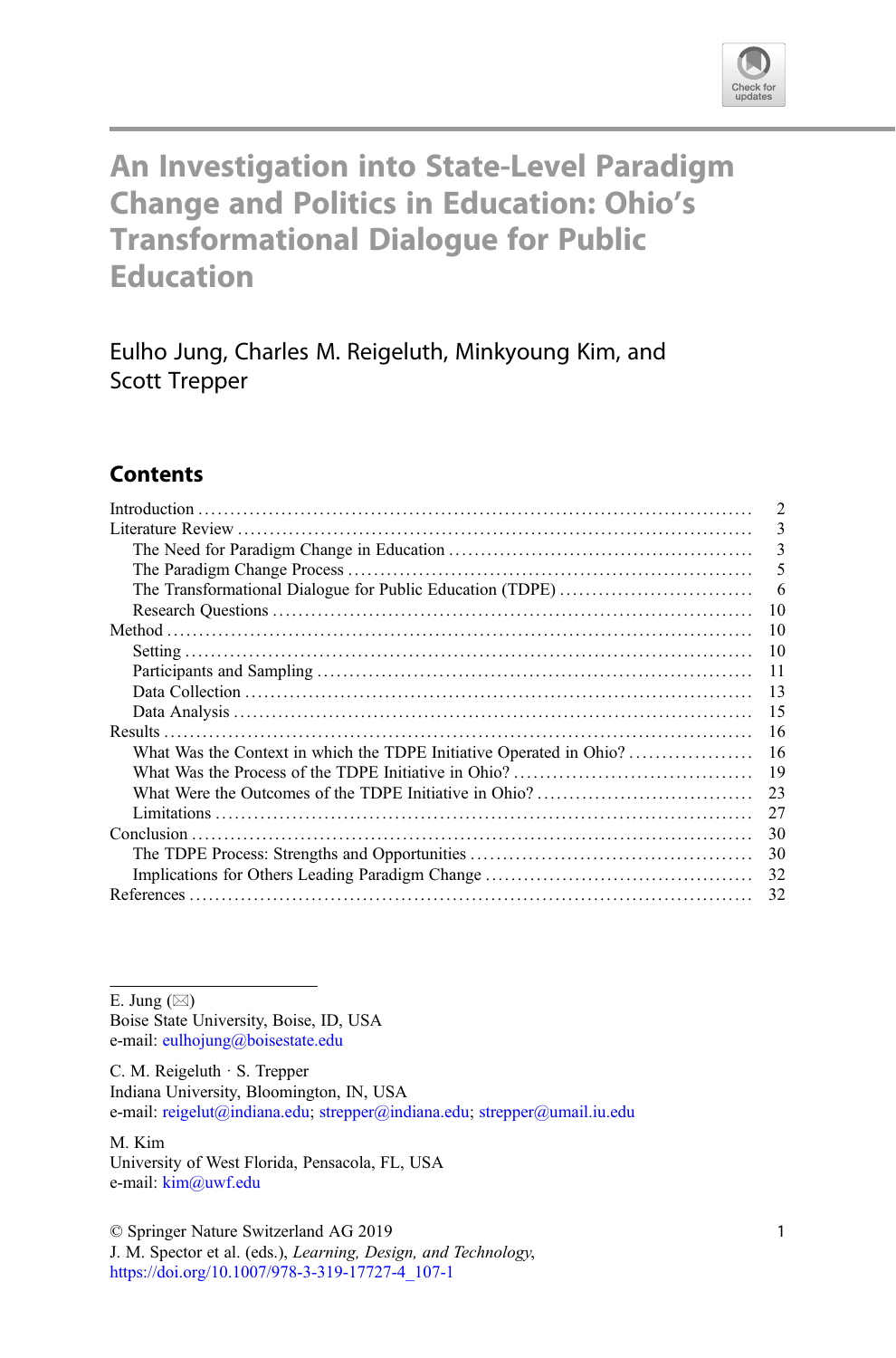#### Abstract

Most American educational systems have failed to respond to the societal transformation from the Industrial to the Information Age (Banathy, 1991; Duffy FM and Reigeluth CM, Educ Technol:41–49, 2008; Jenlink PM (ed), Systemic change: Touchstones for the future school. Arlington Heights: IRI/Skylight Training and Publishing, 1995; Reigeluth CM, The imperative for systemic change. Educational Technology Publications, Englewood Cliffs, 1994). In recognition of knowledge work as today's predominant kind of work, educational institutions should respond to such changed societal demands and endeavor to foster skill sets for solving complex problems. Considering that many education reform efforts failed to achieve desired goals, scholars started developing design theories for high-level leaders. As such, Kim (Transformational dialogue for public education: 50-State Strategy. Knowledge Works Foundation, Cincinnati, 2008) introduced a state-level paradigm change process called the Transformational Dialogue for Public Education (TDPE), which was implemented in the state of Ohio from 2007 to 2012. The TDPE is intended to promote long-term dialogues and avenues of collaboration to help state leaders foster the transformation of their state's public education systems. After analyzing extensive data, we found that the TDPE initiative in Ohio was heavily rooted in politics. Considering its significance, we identified three sub-themes related to politics that affected the dialogues: (1) polarized political parties, (2) lack of communication during the political transition, and (3) selective agenda on topics. In addition, this report describes the TDPE process in Ohio, addressing the context, process, and outcomes of the paradigm change initiative.

#### Keywords

Paradigm change in education · Systemic change · Education reform · Leadership team · Ohio State

## Introduction

Just as the transformation to the Industrial Age made the one-room schoolhouse obsolete, entering the knowledge-work era has made the factory model of schools obsolete (Banathy, [1991](#page-31-0); Duffy & Reigeluth, [2008](#page-32-0); Jenlink, [1995;](#page-32-0) Reigeluth, [1994\)](#page-32-0). In response to educational shortcomings, there have been many waves of schoolbased reform efforts in education. Despite consistent efforts, most of the reform strategies have failed to make a significant improvement in educational performance. Since the vast majority of change efforts have failed, scholars have long proposed the need for paradigm change in public school systems in the United States in order to better meet the dramatically changing needs of our children and communities (Banathy, [1991](#page-31-0), [1992](#page-31-0); Caine & Caine, [1997](#page-31-0); Duffy, Rogerson, & Blick, [2000;](#page-31-0) Jenlink, [1995;](#page-32-0) Reigeluth, [1994;](#page-32-0) Schlechty, [1990](#page-32-0)).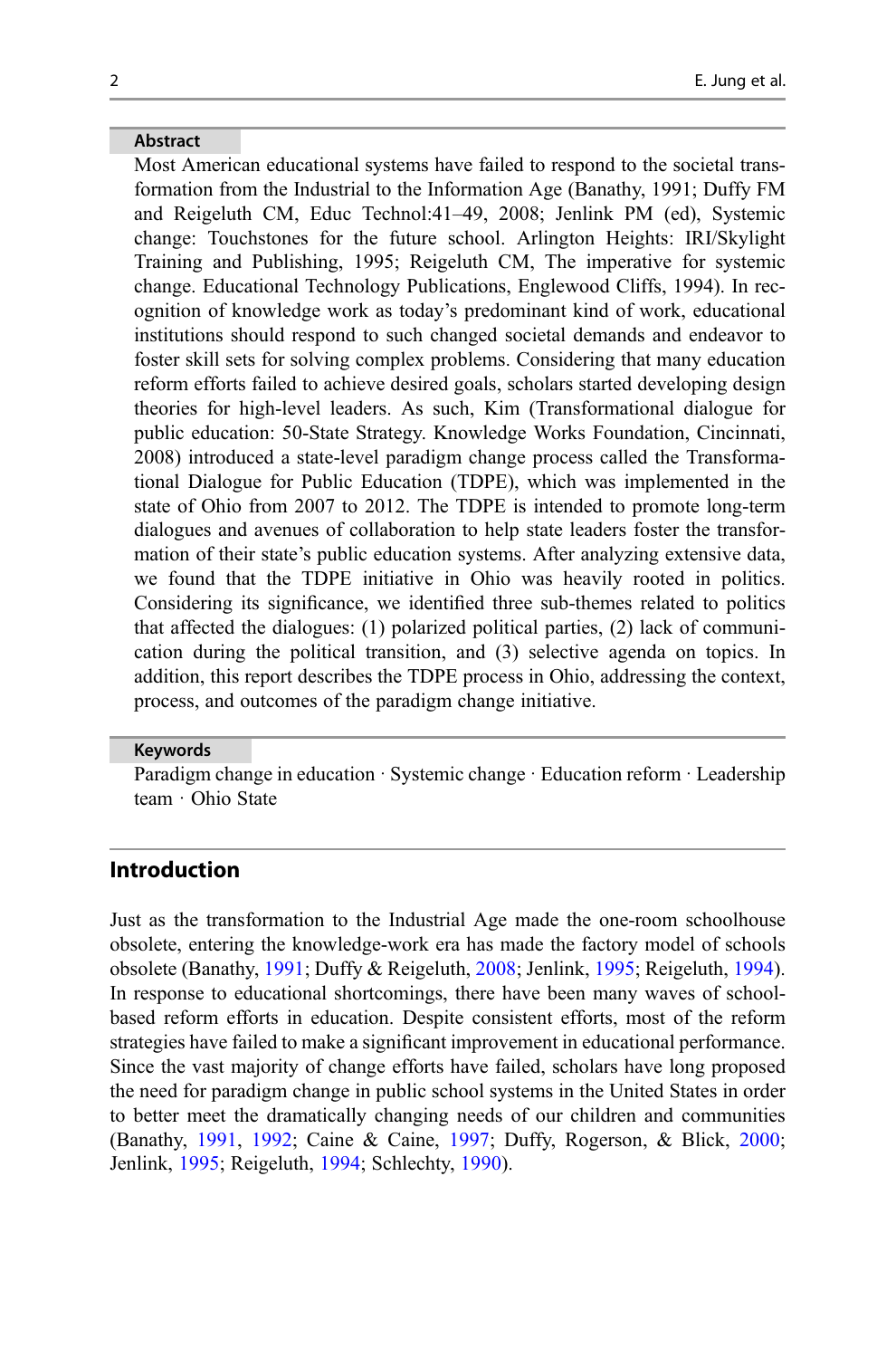Paradigm change influences the interrelations of subsystems, bringing substantial changes in all aspects of an educational system such as government policy, board of education, district office, schools, classroom practices, curriculum, and assessment (Reigeluth, [1994\)](#page-32-0). Paradigm change is a comprehensive process that recognizes the interconnectedness of system components such that a fundamental change in one aspect of a system requires fundamental changes in other aspects. Taking this into account in education, the change must be imbued on all levels of the system and with all its stakeholders and must also affect the nature of the learning experiences, the instructional systems that implement those experiences, the administrative system that supports the instructional systems, and the governance system that monitors and governs the whole educational system (Banathy, [1991\)](#page-31-0). Although many paradigmchange advocates have developed promising process guidelines for facilitating such change on the school and district levels, no research is yet available for state-level paradigm change processes.

However, interest in whole-system paradigm change has recently been piqued for powerful leaders in the state of Ohio, leading to the initiation of the first state-level paradigm change initiative in education. In this chapter, we report on an investigation into the Transformational Dialogue for Public Education (TDPE), a state-level paradigm change program initiated in Ohio in 2007. Specifically, we describe and interpret the context in which the Ohio initiative operated, the way it was implemented, its effectiveness to achieve desired outcomes, and the extent to which the initiative followed the TDPE model developed by Kim ([2008\)](#page-32-0). The study also sought ways to improve the TDPE process.

# Literature Review

### The Need for Paradigm Change in Education

Scholars have long proposed a strong need for paradigm change in public school systems in the United States (Banathy, [1991,](#page-31-0) [1992;](#page-31-0) Caine & Caine, [1997;](#page-31-0) Duffy et al., [2000](#page-31-0); Jenlink, [1995](#page-32-0); Reigeluth, [1994](#page-32-0); Schlechty, [1990](#page-32-0); Carr-Chellman, [1999\)](#page-31-0). As various societies once shifted from the Agrarian Age to the Industrial Age, so society in the United States and many other countries is now shifting to the Information Age (Reigeluth, [1992](#page-32-0); Toffler, [1980\)](#page-33-0). With the advent of new technologies, all of society's systems, such as transportation, communications, business, and other workplaces, have tended to undergo massive structural changes from the Industrial Age (Bell, [1973](#page-31-0); Reigeluth, [1992](#page-32-0), [1993;](#page-32-0) Toffler, [1980](#page-33-0), [1981\)](#page-33-0). One of the key markers of the transition from the Industrial Age to the Information Age is that knowledge work has replaced manual labor as the prevailing paradigm of work, due largely to the advancement of information technologies that change the nature of work as society becomes much more complex (Wetzel, [1992\)](#page-33-0). Consequently, there has been high demand to educate far more students to far higher levels of learning. Table [1](#page-3-0) presents some key markers that distinguish the Information age from the Industrial Age.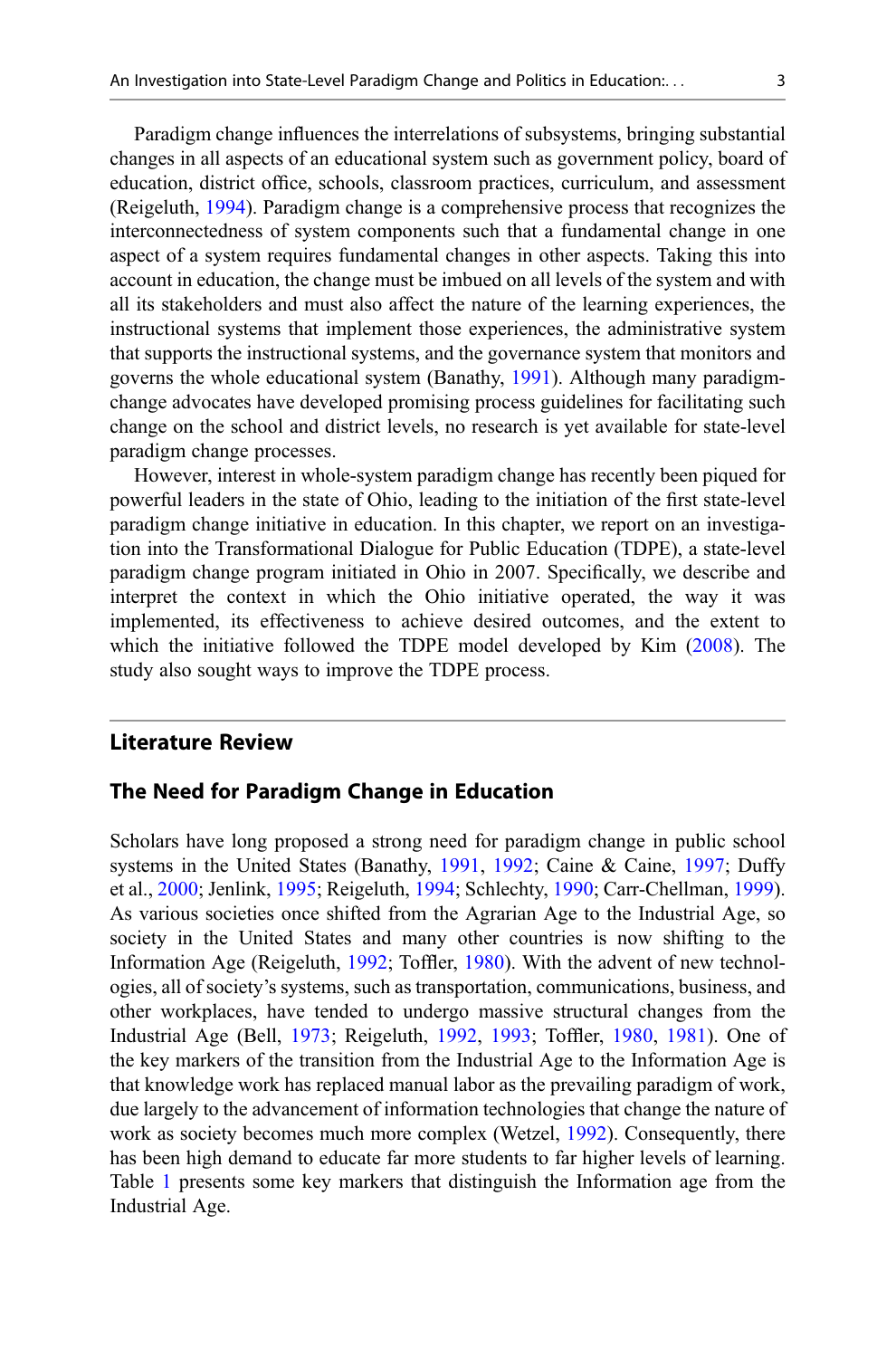| Industrial age             | <b>Information</b> age       |
|----------------------------|------------------------------|
| Standardization            | Customization                |
| Bureaucratic organization  | Team-based organization      |
| Centralized control        | Autonomy with accountability |
| Adversarial relationships  | Cooperative relationships    |
| Autocratic decision making | Shared decision making       |
| Compliance                 | Initiative                   |
| Conformity                 | Diversity                    |
| One-way communications     | Networking                   |
| Compartmentalization       | Holism                       |
| Parts-oriented             | Process-oriented             |
| Planned obsolescence       | Total quality                |
| CEO or boss as "king"      | Customer as "king"           |

<span id="page-3-0"></span>Table 1 Key markers of the Industrial Age and the Information Age (Reigeluth, [1999\)](#page-32-0)

Since the dawn of the Information Age in the 1960s, there has been increasing recognition that fundamental change is needed in education, as it has been needed in business, communications, transportation, health care, and other sectors of society (Reigeluth, [1993](#page-32-0)). In fact, the shift from the Agrarian Age to the Industrial Age was the only time in the history of the United States that the educational system experienced paradigm change – from the one-room schoolhouse to a much more complex educational model with factory-like schools. Although the Industrial-Age school model was suitable for its age, there is growing evidence of the need for a new paradigm of education as society rapidly changes, making our current educational model obsolete (Reigeluth, [1994](#page-32-0)).

Serious shortcomings of the current Industrial-Age paradigm have emerged and been reported as a result of the mismatch between current educational needs and the system that provides the means to meet those needs. For example, the current education system forces students to advance based on a time schedule rather than when they have mastered their learning objectives. Given both its time-based student progress and its norm-referenced assessment, the current system was clearly designed primarily for sorting students rather than for learning, which was appropriate in the Industrial Age, because manual labor was most common, and only managers and professionals needed much education. As a result of time-based student progress and norm-referenced assessment, slower students accumulated gaps in their learning that made it more difficult for them to subsequently learn related material, virtually condemning them to flunk out and making them less capable of accomplishing the complex, knowledge work that is increasingly becoming the norm in the workplace. Hence, the recent surge in knowledge work requires a shift from sorting to learning – that is, from time-based student progress to competency-based student progress and from norm-referenced assessment to criterion-referenced assessment – which in turn requires personalized rather than standardized learning. This is truly a paradigm change to the learner-centered paradigm that is customized to the individual needs of each learner (McCombs &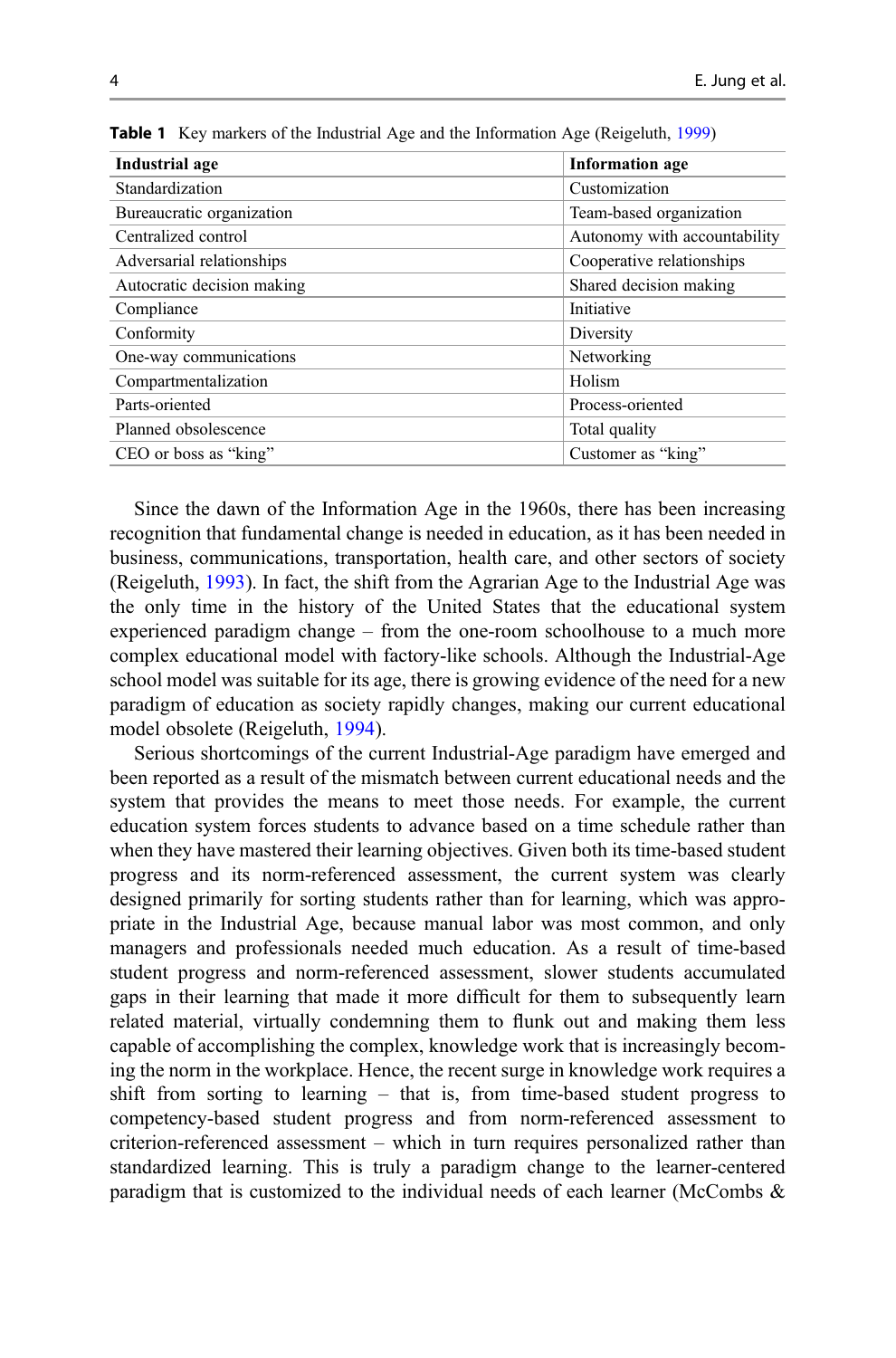Whisler, [1997\)](#page-32-0). Such a change entails fundamental changes from uniformity to diversity, from control to empowerment, from compliance to initiative, and from standardization to customization (Reigeluth, [1999\)](#page-32-0).

## The Paradigm Change Process

In any context, it is useful to distinguish between the process and product of paradigm change. While the product of paradigm change refers to a redesigned system, the *process* of paradigm change refers to what should be done within the current system to transform it to a different paradigm. Many researchers and practitioners have focused attention on the product of change, as shown in the case of the Coalition of Essential Schools' nine principles (Sizer, [2002\)](#page-32-0) and the New American Schools' comprehensive school designs (Stringfield, Ross, & Smith, [1996\)](#page-32-0). Consequently, the educational change literature lacks much knowledge of the process of paradigm change, and there is a strong need for advancing knowledge of a change process that can be employed to transform educational systems (see, e.g., Banathy, [1991](#page-31-0); Comer, Haynes, Joyner, & Ben-Avie, [1996;](#page-31-0) Duffy et al., [2000;](#page-31-0) Fullan & Stiegelbauer, [1991;](#page-32-0) Jenlink, Reigeluth, Carr, & Nelson, [1998;](#page-32-0) Reigeluth, [1994\)](#page-32-0).

Systems thinking recognizes that significant change in one part of a system requires changes in other parts of that system to survive and thrive. For paradigm change in education to be successful, a fundamental rethinking or mindset shift is needed among all stakeholders. To guide the process, several researchers have developed design theories for paradigm change in education (see, e.g., Banathy, [1991;](#page-31-0) Duffy et al., [2000](#page-31-0); Fullan & Stiegelbauer, [1991](#page-32-0); Jenlink et al., [1998;](#page-32-0) Reigeluth, [1993,](#page-32-0) Schlechty, [1990](#page-32-0)).

For instance, Francis Duffy's "Step-Up-To-Excellence," or SUTE, is one such design theory employed with the goal of creating and sustaining positive, transformative change in school districts (Duffy, [2000\)](#page-31-0). SUTE focuses its efforts on districtwide reform, but SUTE also recognizes the larger system of which the district is a part. In essence, the model requires the simultaneous involvement of three improvement initiatives: for the district's core and supporting work processes, internal social infrastructure, and external environment (Duffy, [2000\)](#page-31-0). To elaborate, a district's core work processes are the sequenced programs for instructing students, and the supporting entities are those that support the core work processes (Duffy, [2006\)](#page-31-0). Librarians, janitors, and bus drivers are some examples of those doing supporting work processes. The internal social infrastructure of a district includes organizational elements such as job descriptions, reward systems, and administrative policies. Finally, the external environment includes any entities outside of the direct school system that influence the school's functioning. Parents, local government, and businesses are just some aspects of the external environment. To achieve wholedistrict transformation, the model suggests that the three components be transformed simultaneously. The model has been peer-reviewed and sanctioned by the National Council of Professors of Educational Administration (NCPEA).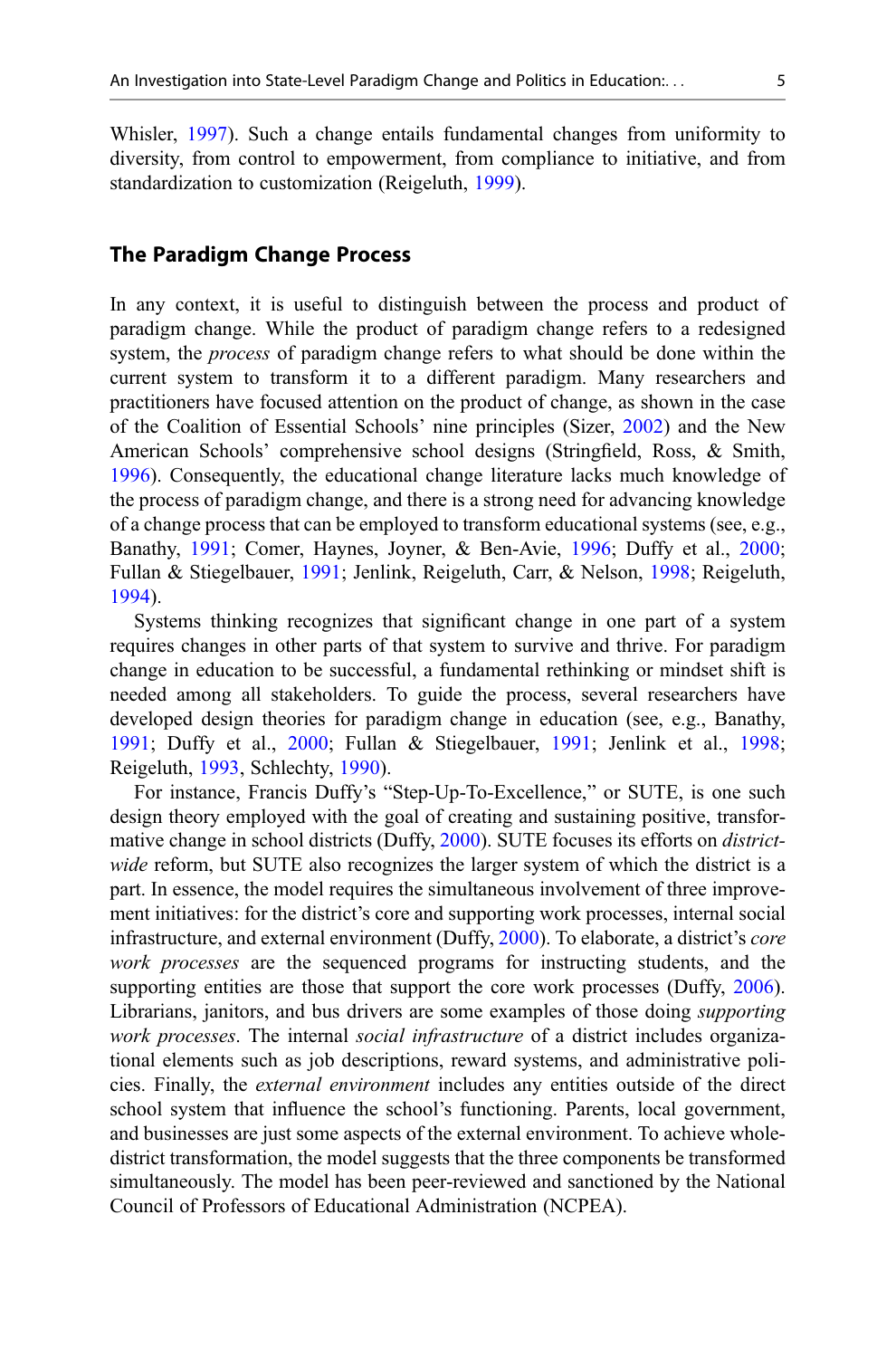A separate model, the Guidance System for Transforming Education, or GSTE, was utilized by the Indianapolis Metropolitan School District of Decatur Township in an attempt to create lasting transformational change within their educational system. The model, like "Step-Up-To-Excellence," facilitates stakeholders in a school system to collectively design the changes they believe are most beneficial. Comprising the model are several "discrete," or chronologically ordered, events and several "continuous" events that are engaged in throughout the transformation process (Jenlink et al., [1998\)](#page-32-0).

The discrete events begin with confirming that a level of "readiness" exists within the district. Next, the GSTE recommends that a small team be brought together and prepared to address the transformation process from a systems perspective. This team then begins taking on greater change-related responsibilities, including diffusing their thinking and decision making to other key individuals (Jenlink et al., [1998\)](#page-32-0). The major goal of this process is for those involved to collaboratively design an ideal vision for their school system, along with an implementation plan to bring the ideas into the real world (Reigeluth, 2007). The GSTE guidance system was developed through a formal process of field testing within school districts. Data were collected to evaluate the GSTE and its actual implementation within the districts.

While both the above-described models are designed for paradigm change and systemic change at the district level, an initiative called "FutureMinds: Transforming America's School System" was designed with the goal of organizing state-level leaders to transform their State Education Agencies (SEAs) so as to be able to assist their Local Education Agencies (LEAs) with district-wide school transformation efforts. The initiative's process begins by encouraging SEAs to recognize the need for paradigm change before they promote and support changes at the LEA level. Next, the SEAs are guided to develop cooperative relationships with key groups in the state. After those relationships are established, the SEAs are prompted to develop the mechanisms necessary to help LEAs develop, initiate, and eventually diffuse their unique transformation strategies.

Although many of the principles behind the two district-level models apply on the state level, those models provide insufficient guidance for a successful state-level paradigm change process. Also, the FutureMinds state-level model, which no state has yet adopted, lacks the detailed guidance and support needed to facilitate a statelevel paradigm change effort for the long term. However, in this chapter, we describe a design theory called the Transformational Dialogue for Public Education (TDPE), which offers a considerable amount of detailed process guidance for facilitating state-level paradigm change in education. As the TDPE is, to our knowledge, the first such detailed theory, it holds some promise for states to transform their educational systems.

#### The Transformational Dialogue for Public Education (TDPE)

The TDPE (Kim, [2008,](#page-32-0) [2014](#page-32-0)) is a design theory for facilitating a state-level paradigm change initiative in education. It was designed to provide detailed process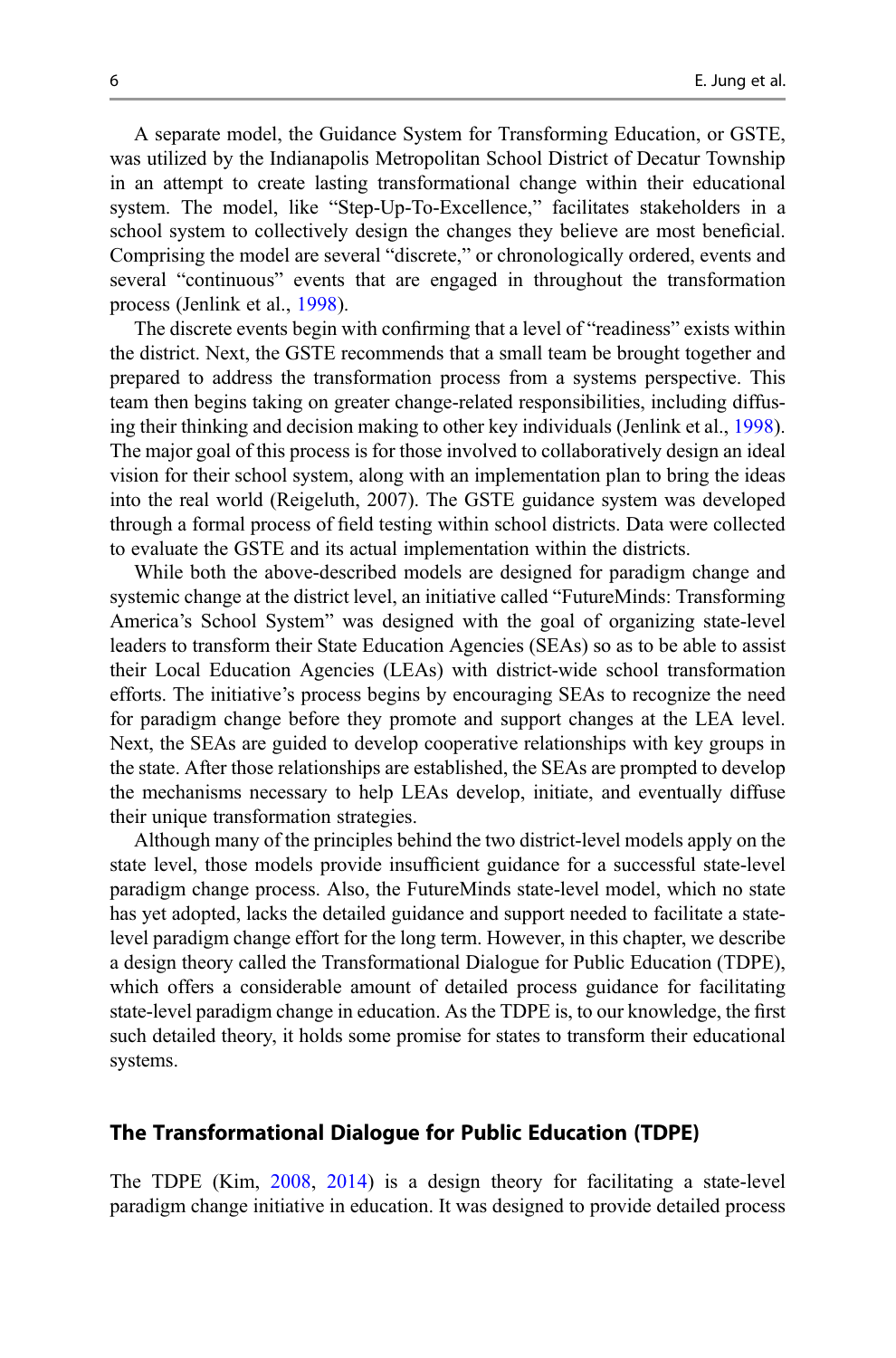guidelines to facilitators involved in a state-level paradigm change effort. In brief, the TDPE aims at fostering long-term dialogues that help participants to suspend their current thinking about their own organizational objectives and focus on the core purpose, beliefs, and values of their state's public education system. Kim [\(2001](#page-32-0)) states that emphasizing the core purposes and values of education will catalyze a change in participants' thinking. Also, articulating shared core purposes, values, and vision develops a shared understanding that in turn guides innovation and systemic transformation.

One of the core outcomes of the dialogues is robust relationships built on such characteristics as candor, trust, respect, and deep appreciation for collaboration with others. As Hattori and Wycoff [\(2002](#page-32-0)) state, this type of relationship is the "lifeblood of innovation." Relationships in the TDPE process are indeed one critical part of accomplishing optimal success. The TDPE theory posits that high-quality relationships tend to improve thinking, which in turn produces actions and intended outcomes (Kim, [2008\)](#page-32-0). Those outcomes then enrich the quality of relationships, and the whole cycle repeats iteratively, so the "flywheel" can achieve sustainability of innovation. Figure [1](#page-7-0) illustrates the TDPE flywheel.

Kim [\(2008](#page-32-0)) developed the Generative Spiral Sequence Model based on William Isaacs's earlier work. The process is composed of 12 steps embedded in three phases (see Table [2](#page-8-0)). These phases are described in greater detail below.

Phase I: Setting the foundation for change. The main goal of the first phase is to establish, through consensus building, a stable foundation for the subsequent steps of the change process. This can be accomplished by clarifying the purpose and core values that will underpin the state's educational efforts (Kim, [2008](#page-32-0)). These underlying concepts will serve as the foundation for all successive decision making and are thus integral to the future success of the initiative. During this phase it is also necessary to impart the knowledge and skills required for the participants to be successful during the collaborative change effort. For example, those involved will need to develop the ability to suspend their previous way of thinking in order to conceive of new solutions. If the proper care is not taken to ensure that everyone involved is willing and capable of that which the change process requires, then the next two phases will be met with resistance and confrontation.

**Phase II: Creating vision.** In the second phase, the core vision is further refined as a result of greater involvement from additional participants and organizations. Because new people are being introduced to the effort, it is necessary to again perform foundation-building aspects from Phase I. Whenever new members are brought into a previously established group, great care is taken by the consultants to facilitate trust building. This is because, without cohesive relationships between new and old members, productive communication and consensus building rarely occur. Those participating are guided in their development of core values by being repeatedly reminded to consider what needs to happen in order to fully "live" within the purpose and core values for the larger educational system (Kim, [2008](#page-32-0)).

Phase III: Ensuring sustainability. Finally, during the third phase those involved with the process are required to create new infrastructures so the changes previously determined can be sustained. It may also be necessary during this phase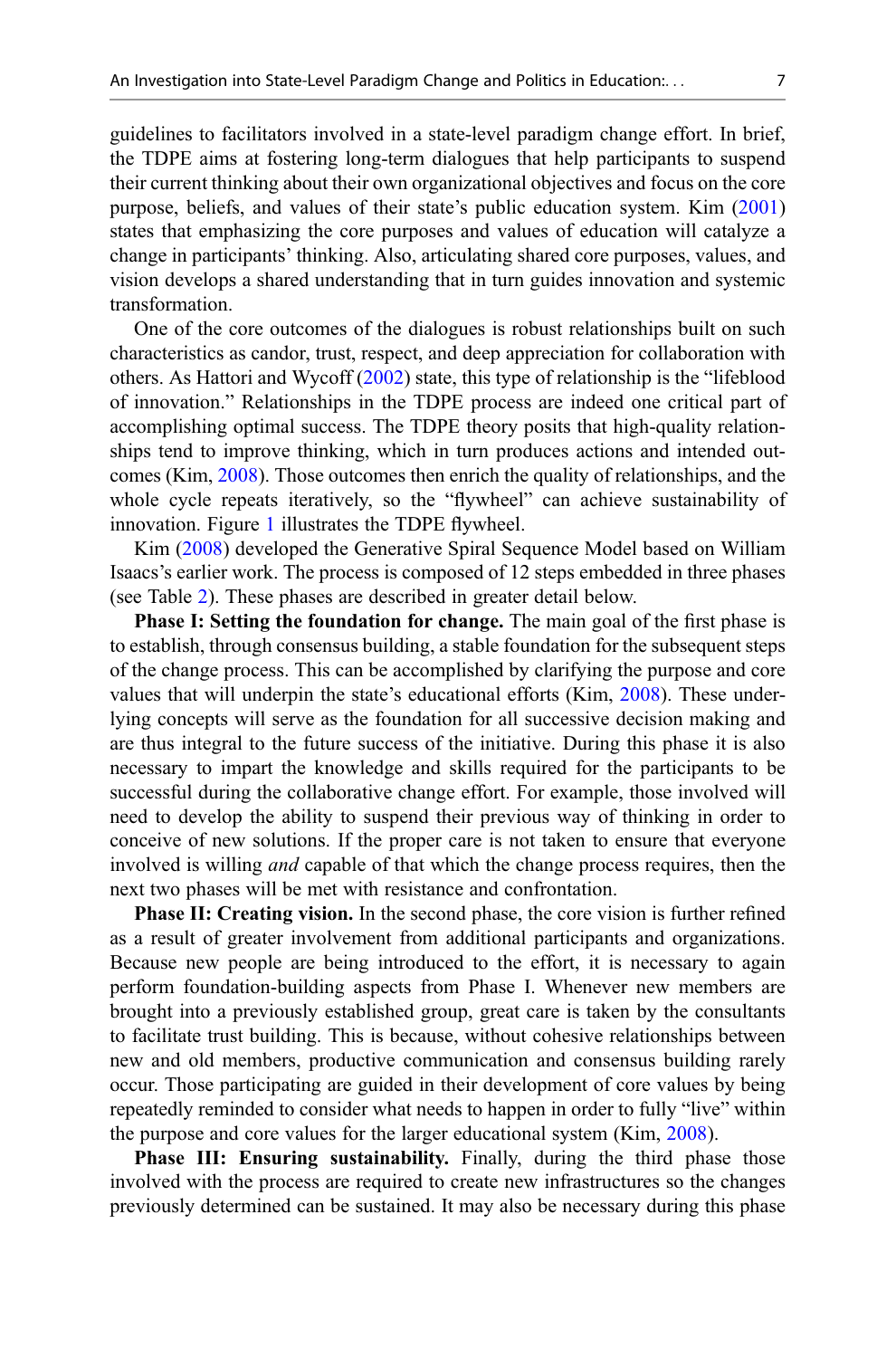<span id="page-7-0"></span>

Fig. 1 The TDPE flywheel. (Adapted from Kim, [2008](#page-32-0))

for old infrastructures to be eliminated to make room for new operations. Because the TDPE is an iterative process, the inclusion of broader key partners continues to occur. Ultimately, for the initiative to be considered sustainable, the consultants need to give all control of the "dialogue" to the participating stakeholders (Sturges, [2010\)](#page-32-0).

Along with the three phases of the whole process, the TDPE process involves five stages of team expansion. Such expansion is significantly important in the change process because the dialogue starting with a small number of people allows more manageability, a sense of intimacy, and ownership of the process. Knowledge and competencies learned from the process then can be distributed thoroughly to participating organizational members, such as the governor's office, teachers' unions, and state department of education. Figure [2](#page-8-0) describes the relationship between the overall three-phase process and the five-stage team expansion process. The five team stages are: (1) State Convening Group, (2) Dialogue Nucleus Team, (3) Core Stewardship Team, (4) School- and District-level Groups, and (5) Sustainability Group.

In conclusion, the literature on the paradigm change process in education focuses primarily on the contexts of school-level and district-level processes. For guiding the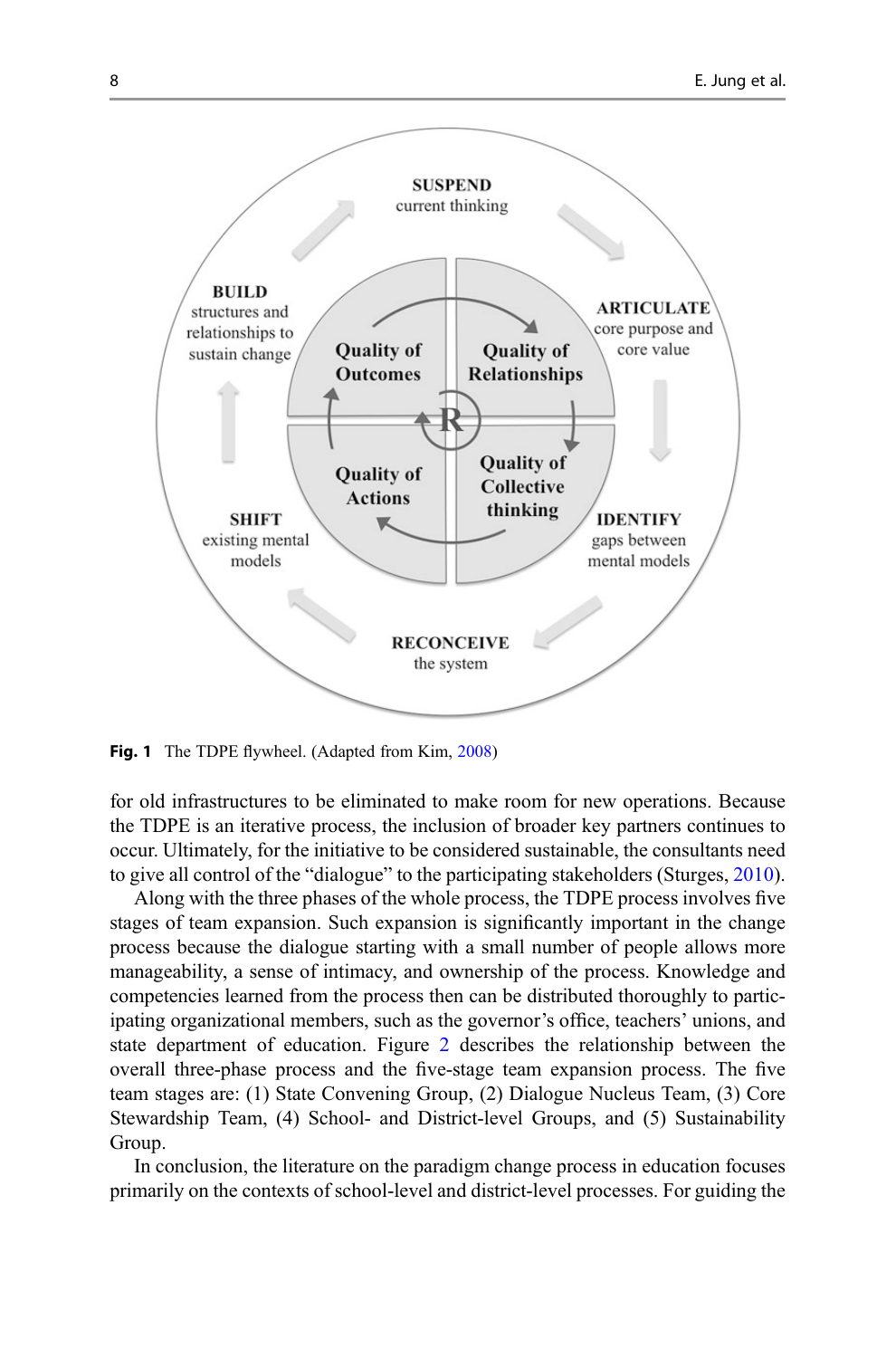<span id="page-8-0"></span>**Table 2** Discrete stages of the Transformational Dialogue for Public Education (Isaacs, [1999\)](#page-32-0)

#### Phase I: Building the container and setting the foundation for change

Step 1 Initiation: See and assess the promise based on what is possible and what is yet to be Step 2 **Discovery:** Map self-limiting features of current reality; what is missing

Step 3 Gathering: Form initial alliances, create loose core, and pilot testing for mapping core knowledge

Step 4 Set a core container: Create a core group able to handle the intensities and establish clarity of purpose and core values to make key strategic choices

#### Phase II: Creating vision and transforming memory/structures

Step 5 Broaden the inquiry: Engage and include whole system and identify and partner with stakeholders

Step 6 Transform history: Acknowledge, suspend, and release limiting structures of the past

Step 7 Form new collective identity: Vision and design of enterprise at scale

Step 8 Differentiate the core: Differentiated leadership

#### Phase III: Ensuring a sustainable new world at scale

Step 9 Broaden alliances: Broaden key partners and alliances

Step 10 Design the system: Complete detailed enterprise design

Step 11 Implement the design: Implement the design and build scalable structures

Step 12 Create sustaining infrastructures: Embed processes that are self-reinforcing



Fig. 2 Overall phases and team expansion phases

paradigm change process in education at the state-level, the TDPE is the only design theory we have found that offers a considerable amount of detailed process guidance for educators. Therefore, we have found that the current educational change literature lacks sufficient validated knowledge of the process of state-level paradigm change. Consequently, there is a strong need for advancing knowledge about statelevel paradigm change. Our research set out to advance that knowledge by studying an initiative in Ohio that used the TDPE.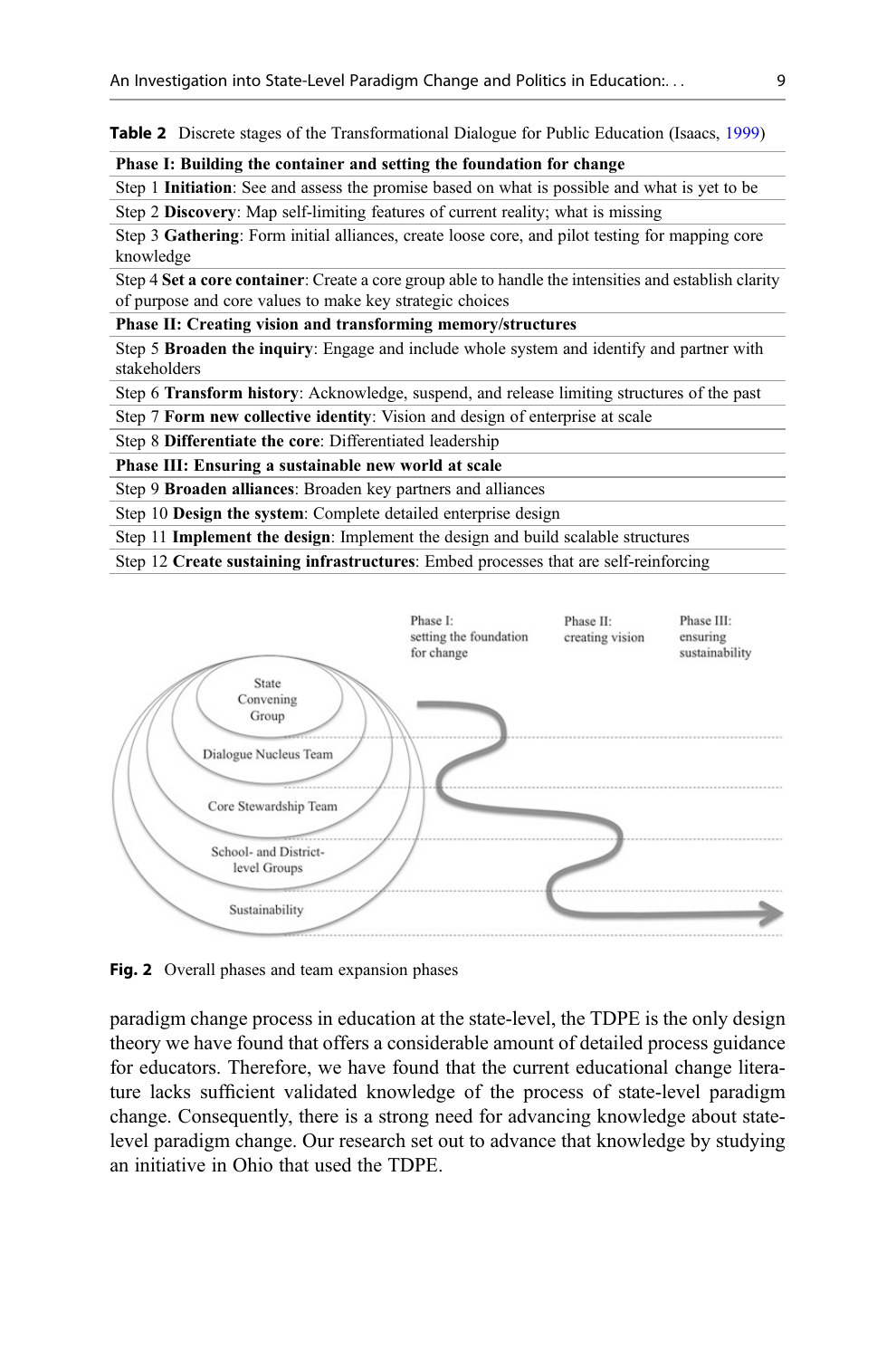#### Research Questions

This study was guided by the following questions:

- 1. What was the context in which the TDPE initiative operated in Ohio?
- 2. What was the process of the TDPE initiative in Ohio?
- 3. What were the outcomes of the TDPE initiative in Ohio?

## Method

This study was exploratory with a focus on capturing and describing the TDPE process implemented in Ohio. The TDPE process was designed to be carried out over 8–10 years; however, according to some interviewees, it ended earlier because it did not anticipate the effects of a change in governorship, a costly lesson that has resulted in important improvements to the TDPE for future use (described later). It was important to study this case with both micro and macro perspectives, wherein the micro perspective looks at how each meeting was conducted, and the macro looks at the sequence of meetings and how the goals of those meetings changed over time.

Framed as qualitative (Creswell, [1998;](#page-31-0) Bogdan and Biklen, [1992\)](#page-31-0), this study utilized a case study approach that focused on capturing and interpreting participants' experiences of the Ohio TDPE effort. Yin [\(1989](#page-33-0)) states that the findings from case studies are perhaps not generalizable, but that those findings allow researchers to explore and theorize relationships that may otherwise remain undiscovered. Moreover, Reigeluth and Frick [\(1999](#page-32-0)) identified two different classifications of case studies that are referred to as designed cases or naturalistic cases. Naturalistic case studies describe situations in which researchers merely observe a phenomenon, whereas designed case studies involve situations where a design theory is intentionally instantiated (implemented) and observed. This was a designed case study in which the TDPE process was intentionally implemented by consultant-facilitators. As a post-facto designed case study, the researchers' roles in this study were interviewers, guiding the interviewees to recall the case during semi-structured interviews (Reigeluth & Frick, [1999\)](#page-32-0).

#### Setting

Funded by the Institute for Creative Collaboration at the KnowledgeWorks Foundation, which is an Ohio-based educational research organization, and the W. K. Kellogg Foundation, the Transformational Dialogue for Public Education (TDPE) was a partnership between the KnowledgeWorks Foundation, the National Education Association (NEA), and the lead consultant-facilitator, Dr. Daniel Kim, a consultant member of the Society for Organizational Learning. The TDPE was designed to be implemented over an 8–10 year period with the long-term goal of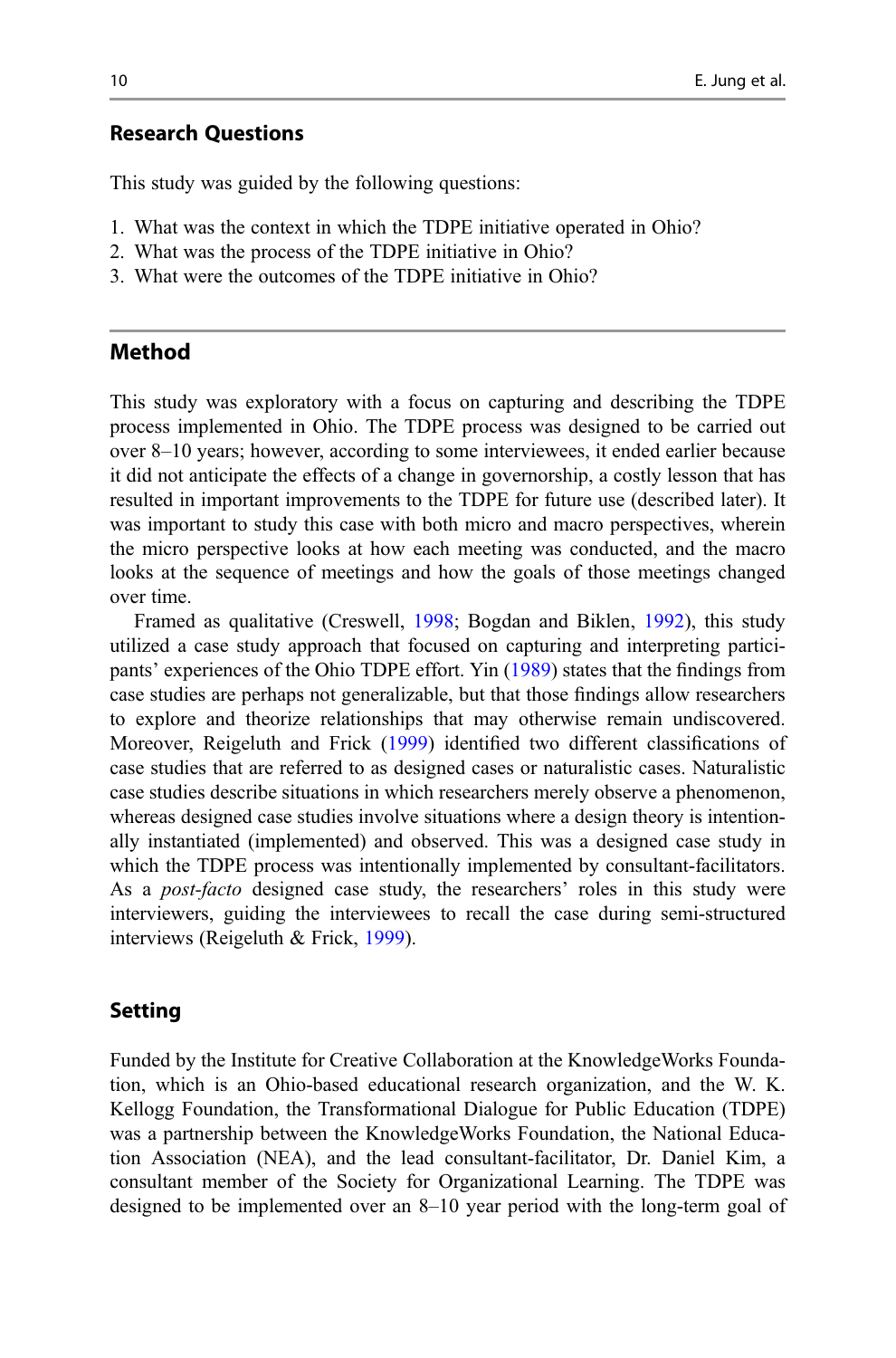establishing educational transformation as a stable process in perpetuity. Our data cover the TDPE as implemented from 2007 to 2012, when it stopped. The change process employed a facilitated dialogue process developed by the lead consultantfacilitator, Dr. Daniel Kim, who was also the developer of the TDPE design theory. Over the 5 years, three consultant facilitators, Daniel Kim, Diane Cory, and Kathy Zurcher, facilitated 26 two-day dialogues. Given that most participants resided in Columbus, Ohio, the dialogues were held in a typical conference room located in suburban Columbus. The location of the meetings required that some participants living outside of Ohio traveled long distances.

### Participants and Sampling

The participants included key state-level education stakeholders in Ohio who were interested in establishing a shared understanding and direction for reconceiving the state's educational systems. The TDPE process in Ohio was implemented through three of the five team stages and the first two phases of the generative spiral sequence process described earlier, with progress entailing the development of a progressively larger group. The first phase started with five members, (Phase I, Step 1) called the Convening Group, represented by the CEO of KnowledgeWorks and one of their lead directors, the Vice President of the National Education Association and one of their lead directors, and Daniel Kim. This group strategized about who would form the initial nucleus group to pilot test the concept at the state level (Phase I, Step 2). For the team expansion approach, Kim shared his logic for the sampling method by answering the following question, "What if we started without team expansion, for example, starting with everyone. Would that be effective?"

No. It is better to start with a smaller group because smaller groups are better able to have honest conversation. And then, with good induction strategies, you can add people's voices that you believe should be there. In my own organization, we tried a similar process with 27 people, and it was very difficult to elicit the honest conversation necessary. (Kim, [2008\)](#page-32-0)

Related to the number of participants, it was a relatively small sample size for interviews, which allowed a limited understanding of the detailed phenomenon this part of the TDPE in Ohio. However, after careful analysis of qualitative data, we found the results to be highly consistent, and we believe we reached a saturation of data with that sample.

The next step in phase I was the formation of the 14-member Dialogue Nucleus Team (plus two facilitators) representing key education-related organizations at the state level: KnowledgeWorks Foundation, Office of the Governor, Office of the First Lady, Ohio Education Association, National Education Association, Ohio Federation of Teachers, American Federation of Teachers, Ohio Department of Education, and Ohio Board of Regents (Phase I, Step 3). The DNT met together for a full year, with much of that time focused on strengthening itself as a team to be able to hold the "heat" of the "real" conversations they needed to have with each other. The last two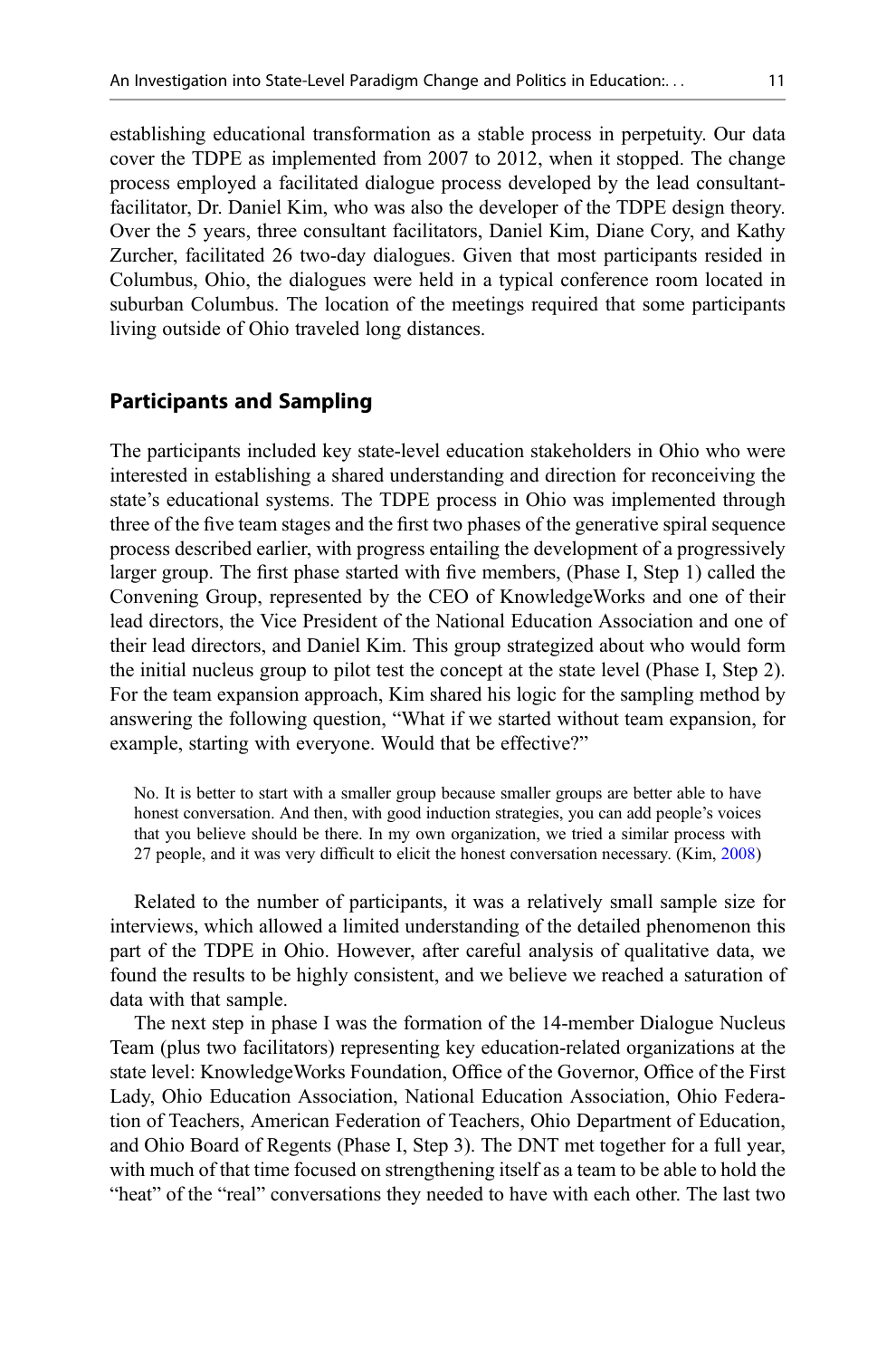meetings also devoted time to preparing the DNT and the newly invited members to join the dialogue. In July 2008, 20 new members joined the DNT to compose the Core Stewardship Team (this marked the final step in Phase I of setting a core container, Phase I, Step 4).

As of 2012, the TDPE was deep in Phase II work with the Core Stewardship Team, continuing to engage with the larger system in Steps 5, 6, 7, and 8 (Kim, [2008\)](#page-32-0). Most of the CST members were professionals spending most of their time in the field of education. The participants (over the span of 5+ years) included representatives of these organizations:

- Buckeye Association of School Administrators
- Educational Issues American Federation of Teachers, School of Education, Health, and Society
- Federal Hocking Middle and High School The Forum for Education and Democracy and the Governor's Institute on Creativity and Innovation
- KnowledgeWorks Foundation
- LGA Consulting, LLC
- Martha Holden Jennings Foundation
- Miami University of Ohio
- National Education Association
- Office of the First Lady of Ohio
- Office of the Governor
- Ohio Association of Elementary School Administrators
- Ohio Association of Public School Employees
- Ohio Association of School Business Officials
- Ohio Association of Secondary School Administrators
- Ohio Board of Regents
- Ohio Conference NAACP
- Ohio Department of Education
- Ohio District 28
- Ohio Education Association
- Ohio Federation of Teachers
- Ohio House District 11
- Ohio House District 41
- Ohio Senate
- Ohio School Boards Association
- Ohio State Board of Education
- State University Education Dean (SUED)
- The P12 Initiative at the Ohio State University
- Urban League of Greater Cincinnati

We categorized the participants into the following five categories, and to ensure anonymity, participants' real names are not described in this report, but names of their organizations are used instead.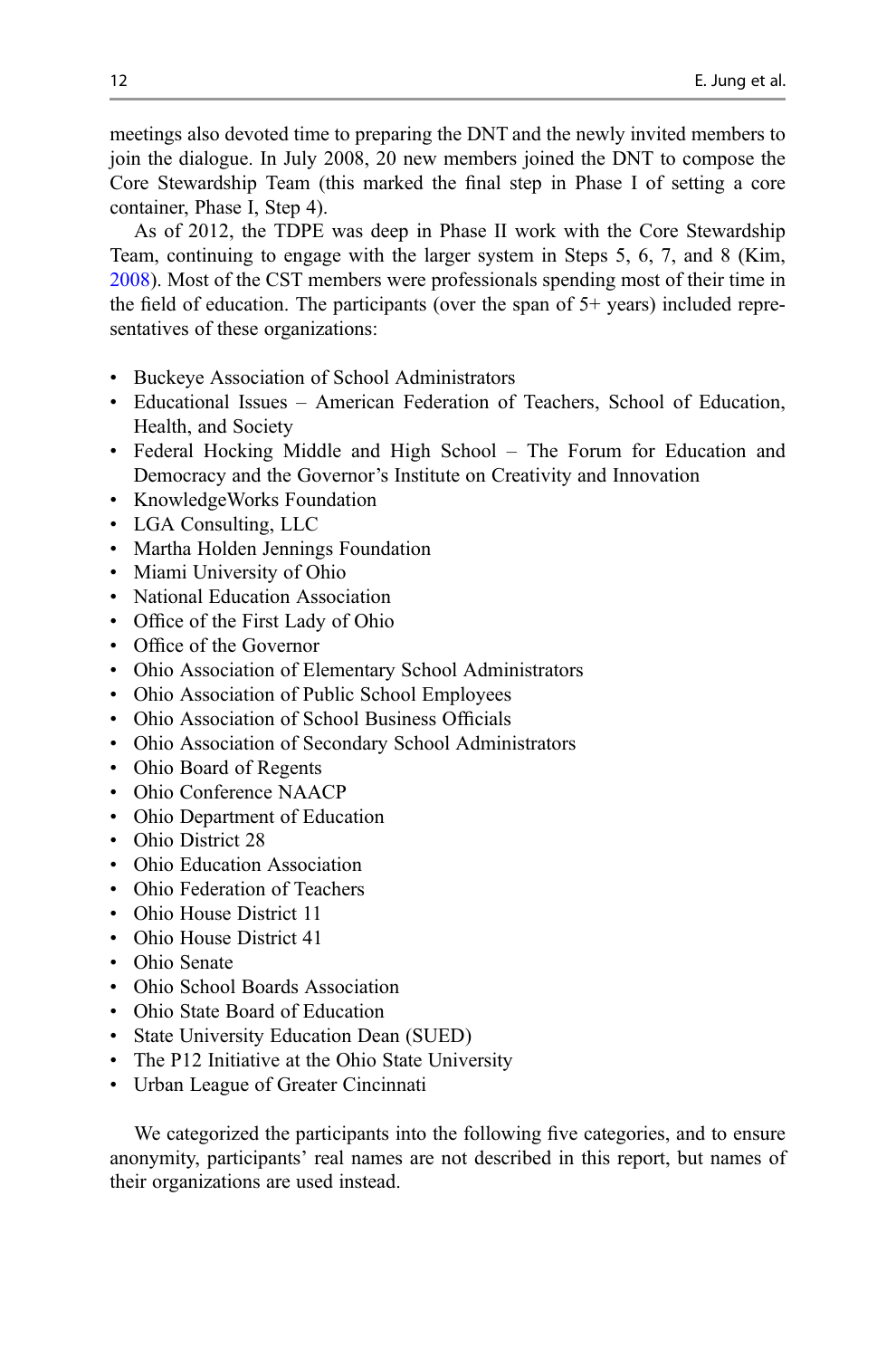- 1. Not-for-Profit (NFP) Organization A not-for-profit organization is defined by its use of surplus revenues to achieve its goals. It does not distribute profits as dividends as it has no shareholders. The Ohio Alliance for Pubic Charter Schools is an example of a NFP organization.
- 2. Higher Education Organization Colleges and universities are institutions of higher education that conduct research and award degrees in a variety of subjects. Ohio Wesleyan University is an example of a Higher Education Organization.
- 3. Education Unions Unions are organizations legally representing workers. Their main activities center on collective bargaining over wages, benefits, and working conditions for their members. They also frequently represent their members in contract disputes. The Ohio Education Association is an example of an education union.
- 4. Education Organizations These are membership organizations such as The Ohio School Boards Association.
- 5. Government Organization Government organizations include (a) the state department of education, (b) state governor's office, and (c) other state government organizations. The Ohio House of Representatives is an example of a government organization.

Table [3](#page-13-0) illustrates the department affiliation and organizations according to the phases in which they participated.

# Data Collection

Data were collected at the conclusion of the Ohio TDPE process in 2012, at which time we conducted interviews and collected documents during the period from November 2012 to April 2013. Interviews and documents served as the primary data sources.

Interviews. For convenient sampling (Creswell, [1998](#page-31-0)), we obtained a list of possible interviewees from the consultant-facilitator. Upon request from the KnowledgeWorks Foundation, we intentionally did not contact the eight individuals who were no longer in their positions at the organizations where they were when they participated in the TDPE process. After removing those eight individuals, we contacted 36 participants, 12 of whom (33%) agreed to telephone interviews. Based on the interview protocol, we first distributed the consent form to obtain participants' agreement and then conducted the interviews with pre-made semi-structured interview questions. The purpose of conducting the interviews was to describe the TDPE process on the macro level by collecting, analyzing, and representing the participants' heuristic and procedural knowledge about the flow and structure of the whole process. Data were also collected on the micro level of the TDPE process, which focused on what happened within individual meetings. We obtained a series of meeting notes from the consultant-facilitator and the KnowledgeWorks Foundation. They had collected a large amount of data over 5 years, but this study only analyzed the descriptive knowledge about the macro-level process, meaning the report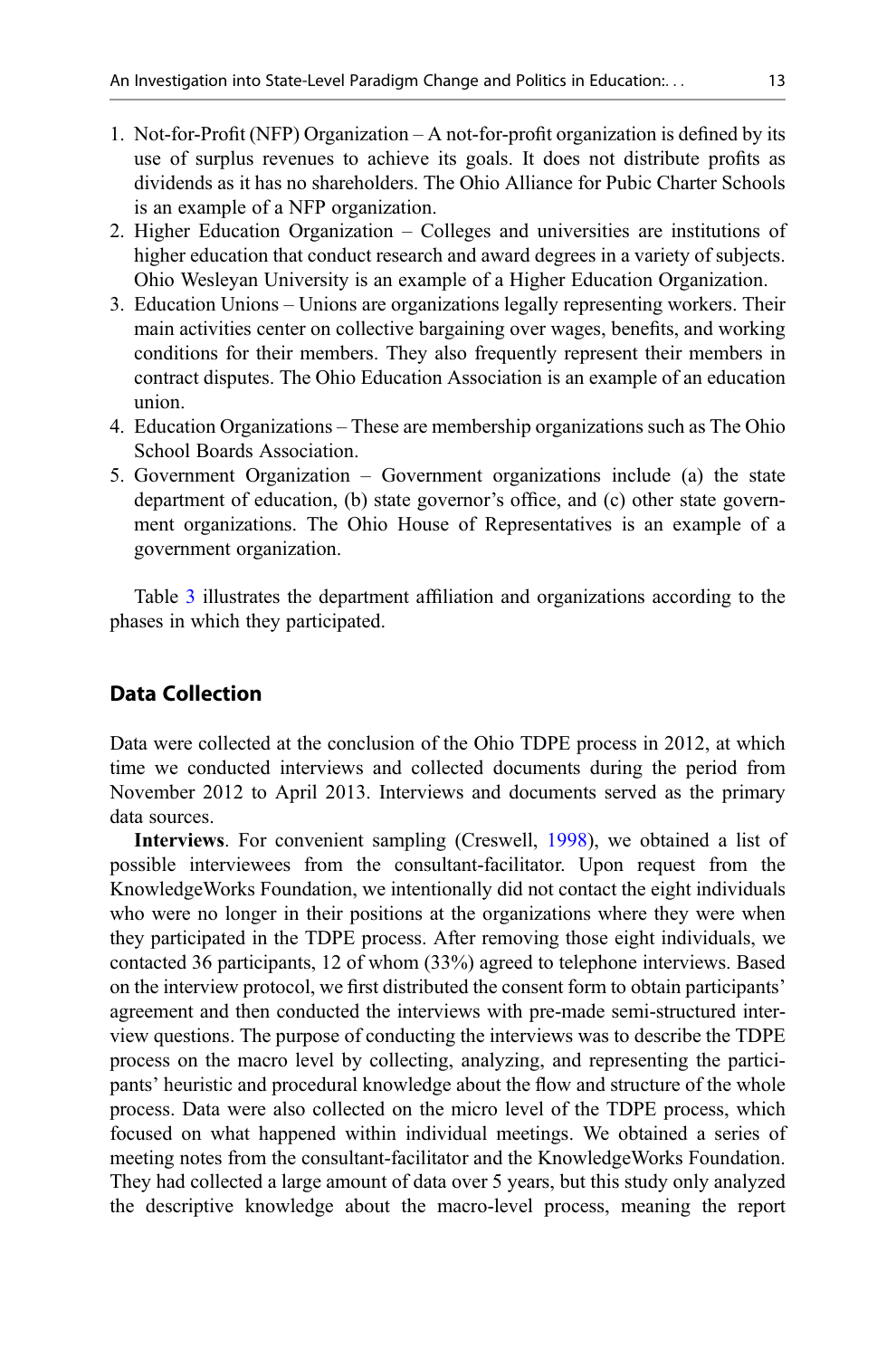|                                     | Stage 1: State<br>Convening Group<br>since early 2007 | Stage 2: Dialogue<br>Nucleus Team<br>since June 2007                                                   | Stage 3: Core Stewardship<br>Team since July 2008                                                                                                                                                                                                                                                                                                                                                                                                                                                                                  |
|-------------------------------------|-------------------------------------------------------|--------------------------------------------------------------------------------------------------------|------------------------------------------------------------------------------------------------------------------------------------------------------------------------------------------------------------------------------------------------------------------------------------------------------------------------------------------------------------------------------------------------------------------------------------------------------------------------------------------------------------------------------------|
| Not-for-Profit<br>Organization      | KnowledgeWorks<br>Foundation (2)                      | KnowledgeWorks<br>Foundation (2)                                                                       | KnowledgeWorks Foundation<br>(2)<br>Martha Holden Jennings<br>Foundation (1)<br>LGA Consulting, LLC (1)<br>Ohio Conference NAACP (1)<br>Urban League of Greater<br>Cincinnati (1)<br>Ohio Alliance for Pubic<br>Charter Schools (1)                                                                                                                                                                                                                                                                                                |
| Higher<br>Education<br>Organization |                                                       | Ohio Board of<br>Regents $(1)$                                                                         | School of Education, Health,<br>and Society, Miami<br>University, State University<br>Education Dean (1)<br>Ohio Wesleyan University (1)<br>Ohio Board of Regents (2)                                                                                                                                                                                                                                                                                                                                                              |
| <b>Education Union</b>              | National Education<br>Association (2)                 | Ohio Federation<br>of Teachers (2)<br>Educational<br>Issues, American<br>Federation of<br>Teachers (1) | Ohio Association of<br>Secondary School<br>Administrators, NEA (1)<br>Ohio Association of Public<br>School Employees (1)<br>Ohio Federation of Teachers<br>(2)<br>Educational Issues, American<br>Federation of Teachers (1)                                                                                                                                                                                                                                                                                                       |
| Education<br>Organization           |                                                       | Ohio Education<br>Association (2)<br>National<br>Education<br>Association (2)                          | Ohio Education Association<br>(2)<br>Ohio School Boards<br>Association (1)<br>Ohio PTA (1)<br>Ohio Association of School<br>Business Officials (1)<br>Federal Hocking Middle and<br>High School, The Forum for<br><b>Education and Democracy</b><br>and Governor's Institute on<br>Creativity and Innovation (1)<br>Columbus City Schools and<br>Governor's Institute on<br>Creativity and Innovation (1)<br>Buckeye Association of<br>School Administrators (1)<br>Ohio Association of<br>Elementary School<br>Administrators (1) |
| Governmental<br>Organization        |                                                       | Office of the First<br>Lady $(1)$<br>Office of the                                                     | Office of the Governor (1)<br>Office of the First Lady (1)<br>Ohio Board of Regents (2)                                                                                                                                                                                                                                                                                                                                                                                                                                            |

<span id="page-13-0"></span>Table 3 Department affiliations and organizations in the team stages

(continued)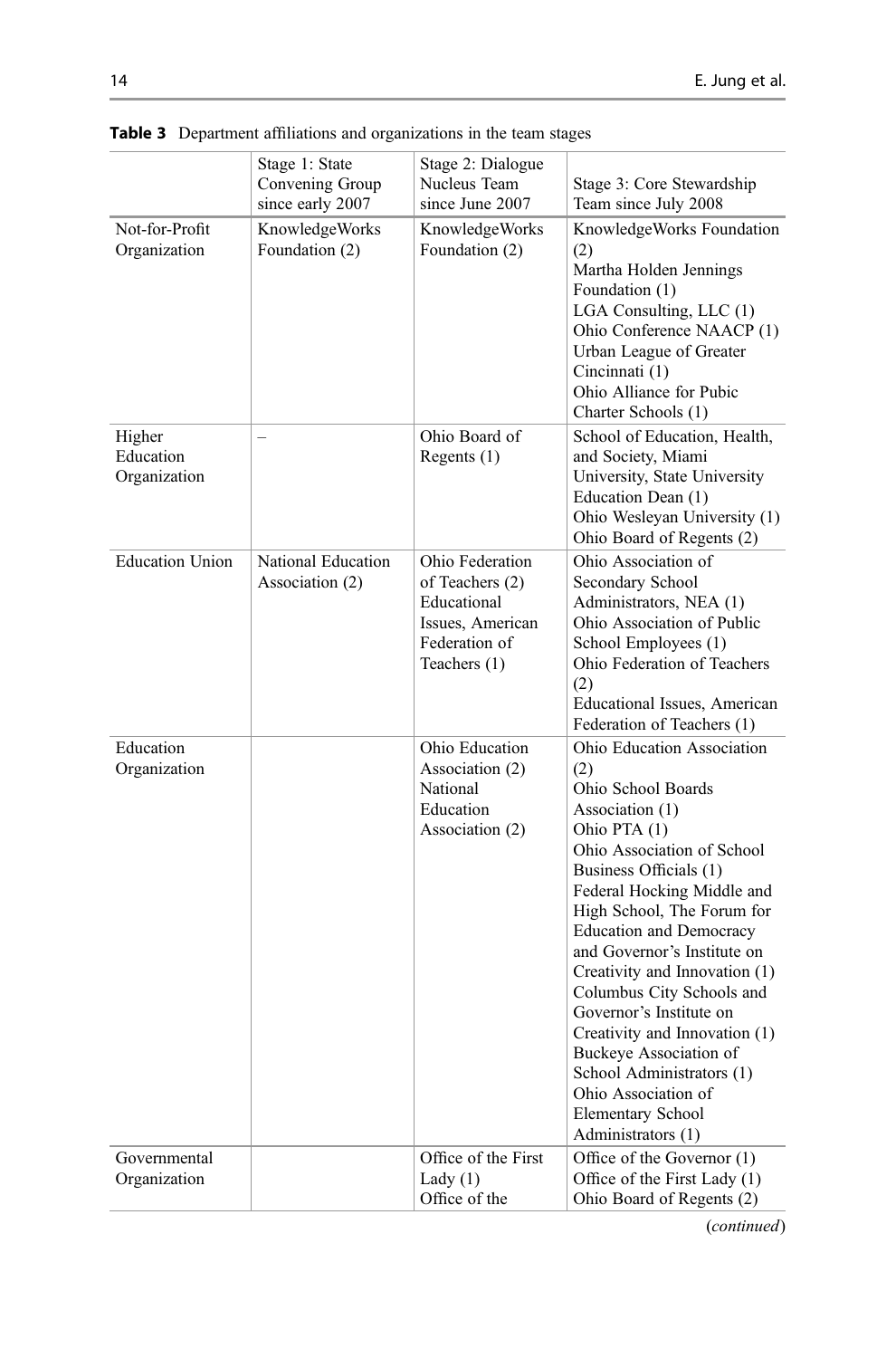|                                     | Stage 1: State<br>Convening Group<br>since early 2007 | Stage 2: Dialogue<br>Nucleus Team<br>since June 2007  | Stage 3: Core Stewardship<br>Team since July 2008                                                                                                                                                                               |
|-------------------------------------|-------------------------------------------------------|-------------------------------------------------------|---------------------------------------------------------------------------------------------------------------------------------------------------------------------------------------------------------------------------------|
|                                     |                                                       | Governor $(1)$<br>Ohio Department<br>of Education (2) | Ohio Department of<br>Education (2)<br>State Board of Education (1)<br>Ohio House District 41 (1)<br>Ohio House District 11 (1)<br>Ohio House District 28 (1)<br>P <sub>12</sub> Initiative at The Ohio<br>State University (1) |
| Others                              | Facilitator (1):<br>Daniel Kim                        | Facilitators (2):<br>Daniel Kim and<br>Diane Cory     | Facilitators (3): Daniel Kim,<br>Diane Cory, and Kathy<br>Zurcher                                                                                                                                                               |
| Total number of<br>participants (n) | $\overline{\phantom{0}}$                              | 16                                                    | 34–39 (varied between<br>$2008 - 2012$                                                                                                                                                                                          |

| Table 3 | (continued) |
|---------|-------------|
|---------|-------------|

included major themes and their descriptions. Each interview took about 30–90 min, and the researchers interviewed the participants until a point of saturation or redundancy of themes was found (Merriam, [1998](#page-32-0)). The interviews were semi-structured, for facilitating focused, conversational, reciprocal communications. Semi-structured interviews are composed of a mix of both unstructured and structured questions. Semi-structured interviews allow interviewers to evolve their understanding and questions as the interview proceeds as well as the ability to probe areas of interest (Smith, [1995](#page-32-0)). All participants gave permission for the interviews to be recorded and transcribed. Follow-up interviews were conducted with several participants, contingent upon their agreement.

Documents. Documents included:

- Five sets of meeting notes prepared by the KnowledgeWorks Foundation shortly after each meeting. Meeting notes documented the meetings held on 2–3 October 2007, 22–23 April 2008, 9–10 September 2010, 3–4 May 2011, and 25 February 2012
- Attendance data, taken at each meeting
- An evaluation report developed in July 2010 by Edvantia (Sturges, Earnest, & Fultz, [2010](#page-32-0))

Four researchers individually reviewed the interview transcripts as well as the coding sheets and discussed them if a conflict in interpretation emerged.

### Data Analysis

Thematic analysis. Interview transcripts, documents, and field notes were analyzed thematically. Thematic analysis is a process of defining, reducing, and creating the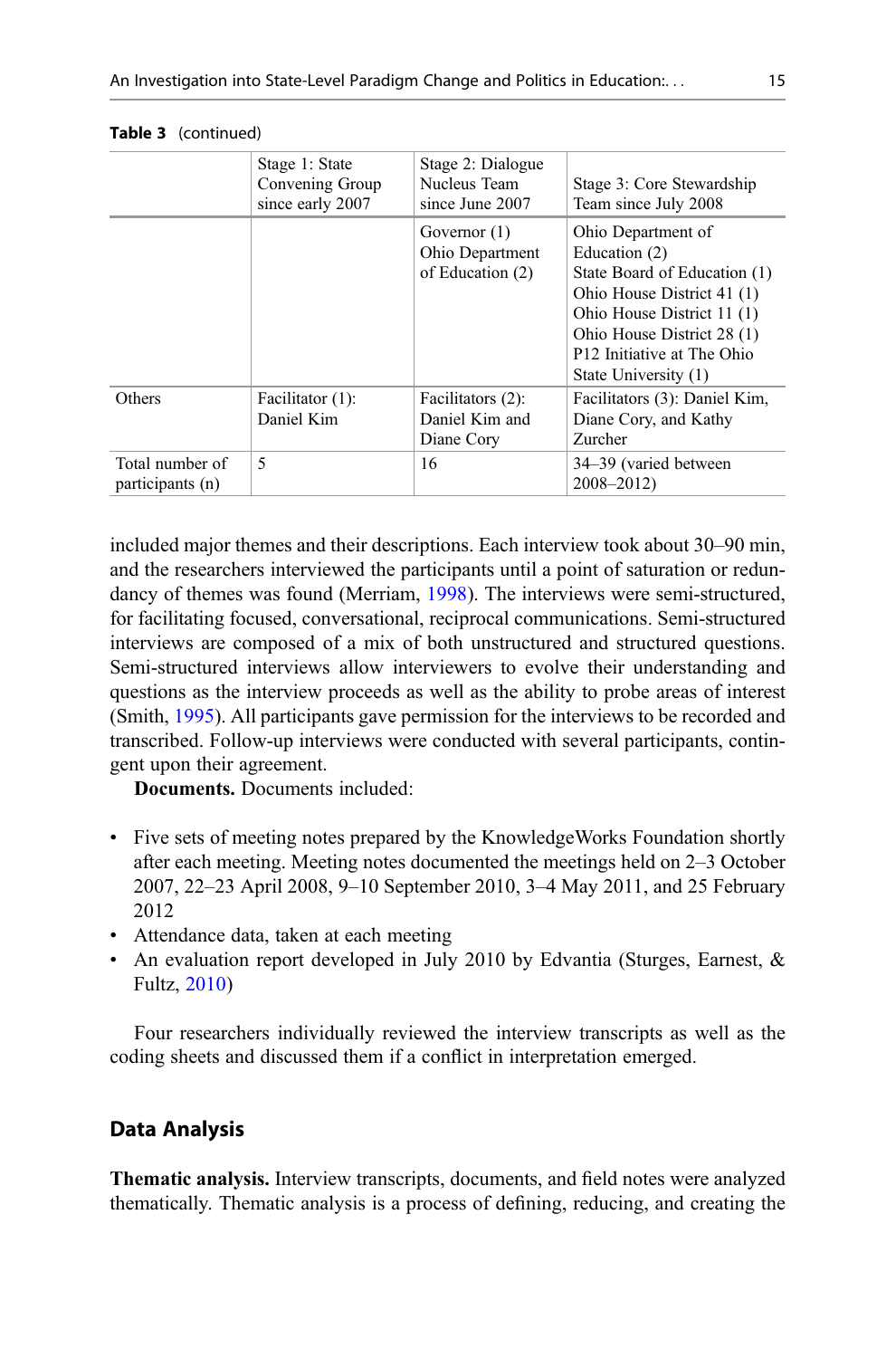illusion of coherence from large amounts of textual, partial, and often contradictory data (Wolcott, [1994\)](#page-33-0). Analysis was a recursive process that began during initial data collection and continued after data collection was completed (Davies, [1999\)](#page-31-0). Categories were created in a systematic manner (Taylor & Bogdan, [1984\)](#page-32-0) from a combination of a priori guiding questions and emergent themes. Data analysis involved regular and reflective review of the database, refining and generating the themes, with interpretation continuing throughout the entire research process, from data collection to the write-up phase. We followed the six phases of thematic analysis suggested by Braun and Clarke ([2006\)](#page-31-0): (1) familiarize yourself with your data, (2) generate initial codes, (3) search for themes, (4) review themes, (5) define and name themes, and (6) produce the report. Four researchers were involved in the data analysis.

Trustworthiness. To enhance the credibility of the data, the researchers transcribed each interview and developed a summary of points for participant review (Guba & Lincoln, [1981](#page-32-0)). Through this review, any misconceptions or misunderstandings were corrected and interpretations were clarified that in turn modified the emphases. To improve the validity of our findings, we analyzed multiple qualitative and quantitative data sources. These sources included interviews with participants, facilitators, and program sponsors, as well as meeting notes and other documents. This process of triangulation, or the examination of multiple perspectives, has long been accepted as an appropriate method for enhancing validity.

# Results

Results for each of the three research questions (context, process, and outcomes) are described next.

#### What Was the Context in which the TDPE Initiative Operated in Ohio?

The KnowledgeWorks Foundation, the National Education Association, and Dr. Daniel Kim were the originators of the initiative. Beginning in Columbus, Ohio, in 2007, the TDPE began by bringing together several state leaders related to Ohio's education and reform programs. Those leaders pledged a multi-year commitment to the process.

The key driver for the launch of the TDPE in Ohio was the then CEO of the KnowledgeWorks Foundation, Chad Wick, who decided to sponsor a TDPE initiative based on his sensing that the circumstances were ripe for such an approach. He had a good relationship with the newly elected Democratic governor and with the long-serving state superintendent at the time, and a strong track record of collaborating with the teachers' unions. That, coupled with the fact that the NEA was supportive of the TDPE, convinced Wick that the TDPE could succeed in Ohio. It was also essential that KnowledgeWorks was willing to financially underwrite the process.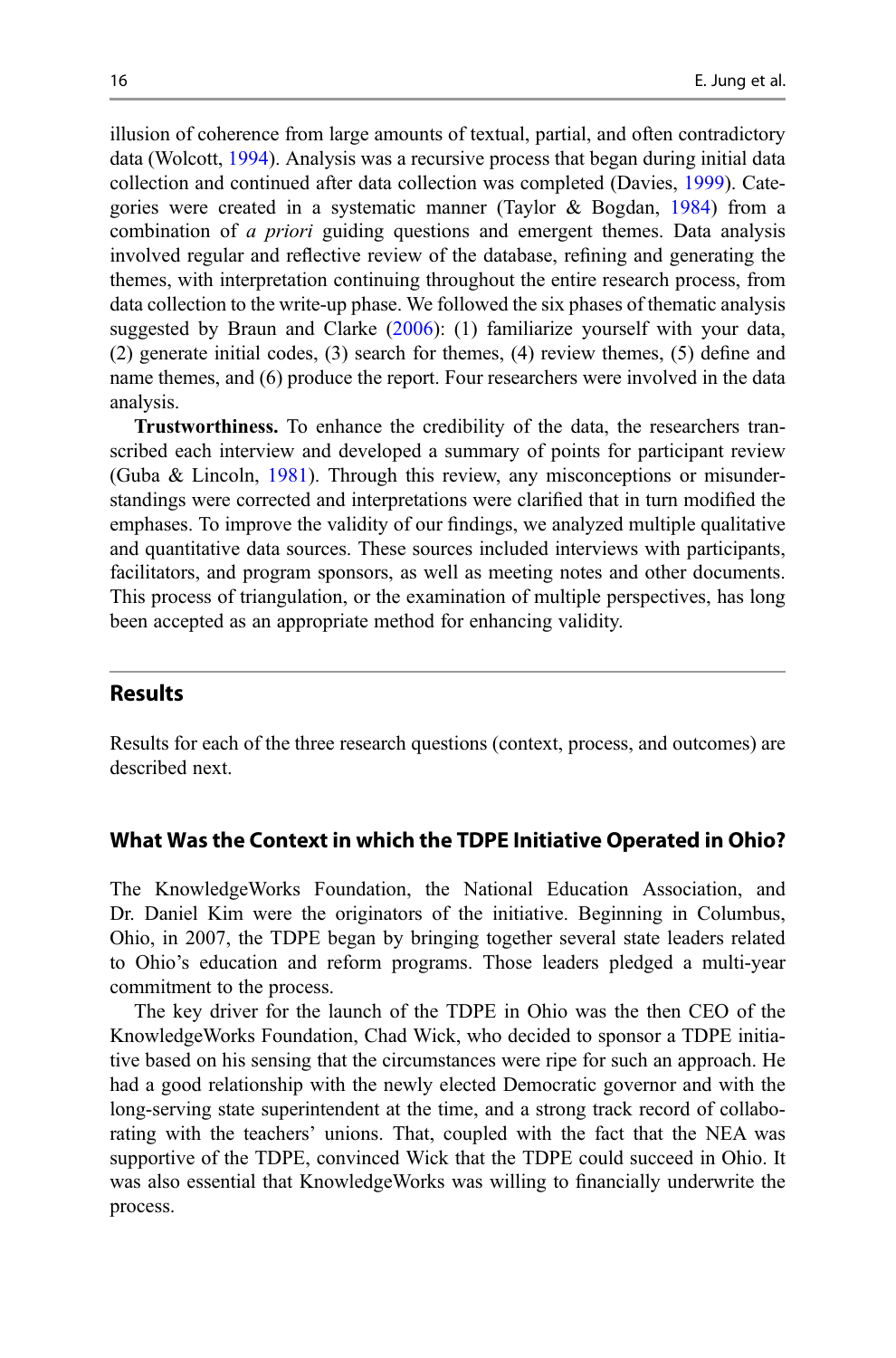KnowledgeWorks being seen as a neutral party in the state was an important factor for the initial success of the TDPE. The initial members of the TDPE believed the role of a neutral convener was absolutely necessary in order to maintain neutrality in the face of political conflicts. Daniel Kim believed that the TDPE needed to continue for at least 8 years, or two political cycles, to be sufficiently established for the flywheel to have enough momentum to sustain the process through future political changes, hence the original timeframe commitment of 8–10 years. When the TDPE effort was terminated, the participants were at the stage of quality of collective thinking.

The State Convening Group (comprised of Chad Wick and Jillian Darwish of KnowledgeWorks, Dennis Van Roekel and Mel Myler of the NEA, and Daniel Kim – see Table [3\)](#page-13-0) decided to create the Dialogue Nucleus Team (DNT) – the core coalition to test the concept of the TDPE – under the premise that these players were the critical core of the state leaders in education. The DNT was composed of representatives from the Governor's Office, State Superintendent's Office (Ohio Department of Education), Board of Regents, and the two teachers' unions from both the state and national levels. People in the meeting were excited about the transformation process being a learning and developmental process, to learn how to think and talk differently.

One of the biggest initial achievements was that the dialogue process created the glue that kept the TDPE members together instead of succumbing to the usual forces of fragmentation, such as an "us" versus "them" mindset (Senge, [1991\)](#page-32-0). Any one of many events could have reinforced the fragmentation, had each member acted to optimize their subsystem rather than to optimize the larger public education system. A shift in the attitude of the governor's office played a critical role. One interviewee recalled,

Then, when the new governor came on, we started doing teacher union and collective bargaining things and we talked about 3rd grade reading guarantees that were going on in Florida, and charter schools and vouchers. The topics changed to much more of the Republican agenda because many felt that if we really studied the Republican agenda, then the governor and the other republican education leaders would become engaged, if we became the mind trust for the governor. But that didn't happen. So, we got very topical based on the Republican agenda. Even though we did attend to the Democratic agenda in the beginning, it was based on the idea that our ideas would get enacted into legislation. (April 4th, 2013)

After the dialogue proved to be very instrumental in mending relationships from a highly divisive event in the first year of the process, the governor's office began to share more with the dialogue group, which demonstrated the value of the TDPE process to everyone. One interviewee reflected on the trust-building process through deep dialogues during the sessions.

I think there definitely was a sense of trust that you are open and free to speak your mind. One of the ground rules was that you could talk about what was discussed in the meeting but never do personal attributions. For example, someone said this, or someone said that. And everyone honored that. (Thursday, March 28th, 2013)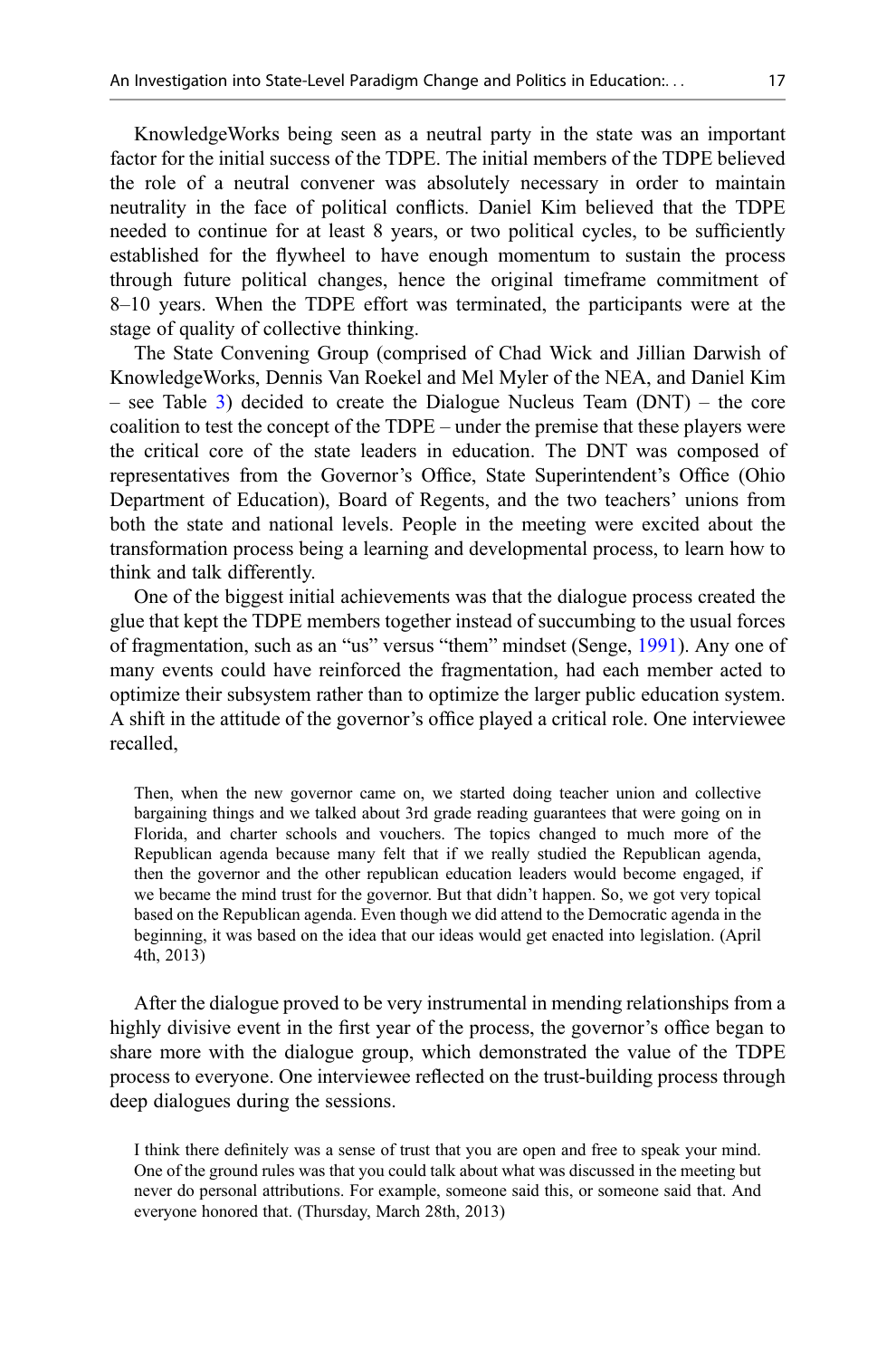A key person in all this was the First Lady of Ohio, who was a member from the outset. She was such an open and down-to-earth person that she engendered a great deal of trust. In addition, her doctorate in educational psychology added to her credibility in playing a substantive role in the governor's educational policy arena.

To build the "container" of the initial group, Kim interviewed everyone on the Nucleus Team face-to-face to help them ground themselves in the understanding that this was a different way of coming together. This helped participants understand that they were not representing their organization but working to optimize the larger system, rather than to optimize their part. Optimizing a part causes fragmentation that sub-optimizes the whole. The underlying reason for coming together was to overcome such fragmentation. In the interviews, the members were asked questions that linked back to their own life history to get at what led to their current role in the education system and the role the system had in their lives. It was about getting to the root of their root, to ground themselves in caring about the whole system.

The TDPE process was instrumental in passing House Bill 1, which required the collaboration of many educational leaders. Through the TDPE process, the governor's office began to share more with those leaders, which built greater trust and commitment among the TDPE members. The CST pledged to focus on the roughly 90% that they all agreed on and wanted, rather than be divided by the 10% that they did not agree on. Focusing on that 90%, the CST members were able to successfully work with their own constituencies and pass House Bill 1. The TDPE process was also credited with enabling Ohio to be among the short list of "winning" states to secure federal funds in the Race to the Top competition. One interviewee mentioned the successful achievement of the Race to the Top grant. However, the interviewee reported that he felt like there were no tangible project outcomes to pursue after the successful submissions of the bill and the grant proposal:

...When that was accomplished and finished with the governor and the Race to the Top grant was submitted and awarded, after that there was a sinking feeling that we no longer had a project. (Thursday, March 28th, 2013)

As briefly discussed, the TDPE was designed to be carried out over 8–10 years. In Ohio, it lasted 5 years spanning two separate administrations. In fact, the transition of state administration generated challenges for the continuation of the TDPE initiative. Nearly every participant interviewed reported that the TDPE suffered greatly as a result of the change from a Democratic governor to a Republican governor. After analyzing extensive data, we found that the TDPE initiative in Ohio was heavily rooted in politics. Considering its significance, we identified three sub-themes related to politics that affected the dialogues: (1) polarized political parties, (2) lack of communication during the political transition, and (3) selective agenda on topics.

First, participants reported the highly polarized partisan mentality evident throughout much of the US political system had a negative impact on the TDPE. The particularly bitter campaign that led to a new governor heightened the feelings of animosity felt by those participating within the TDPE (mostly Democrats) and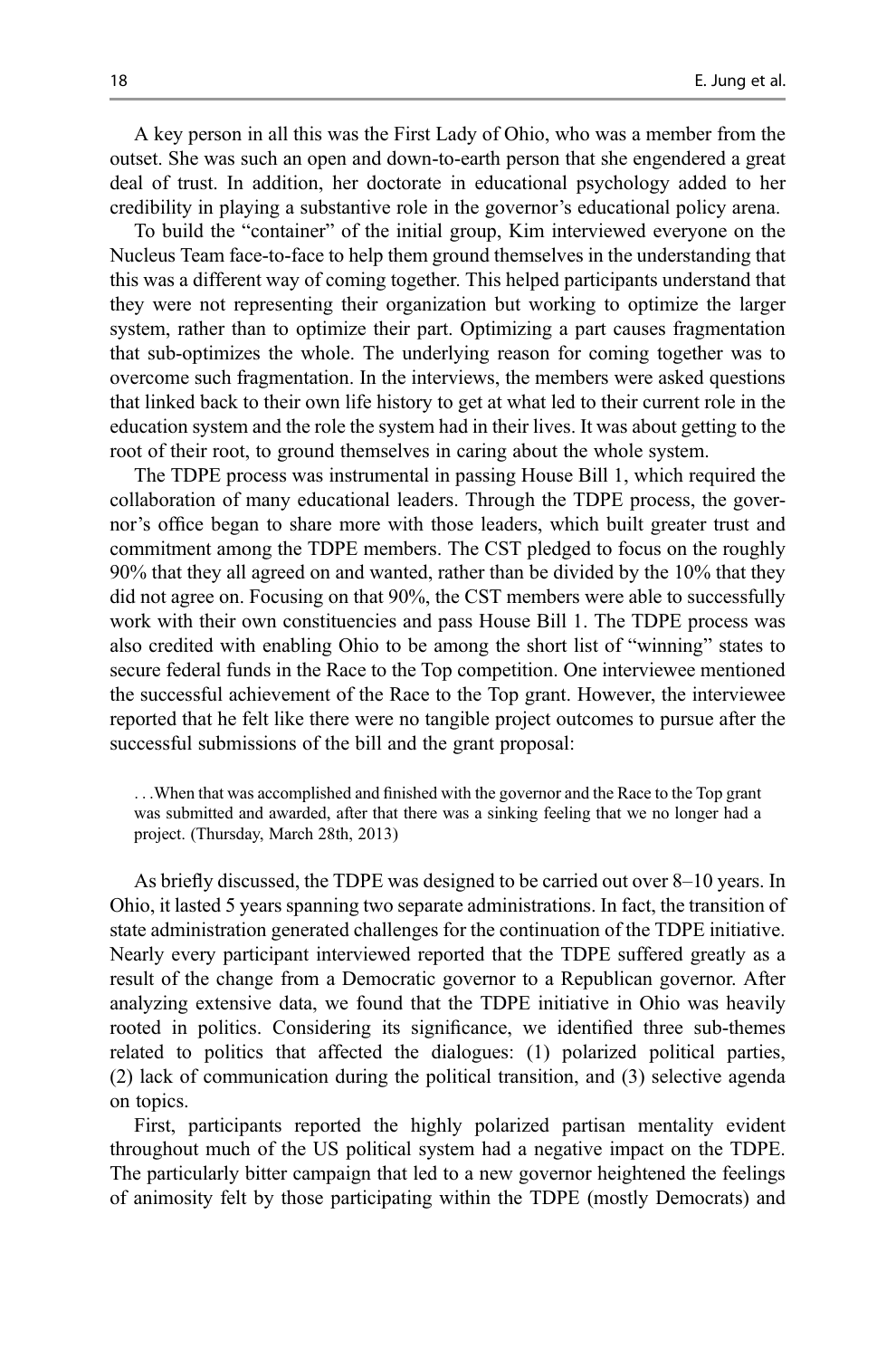those newly elected to leadership positions outside the TDPE (mostly Republicans). One of the facilitators mentioned,

In such an environment, there is a tendency to label anything done by the previous administration to be bad, and those feelings made it very difficult to continue [the discussion] ... We are in the midst of a lot of political swirling. I saw a real need for my idealistic self to do the unwavering/brutal facts exercise to re-center and not get caught up in the political onslaught. (Friday, July 27th, 2012)

Another interviewee also mentioned the partisan mentality.

In the environment of Ohio and the country, there's this partisan mentality. Therefore, the work of the past governor should never go forward with the new governor, because it's a new group of people. It's a little foolish for me, but that's just speaking as a citizen.

Second, according to several participants, the governor's office sent fewer representatives to participate in the initiative despite repeated requests from those involved in the process. For many participants, the spotty attendance of powerful governmental representation caused a feeling that the group lacked communication with key political stakeholders and that their power of influence had been reduced. That resulted in members not attending the sessions as regularly and constructive discussion became less frequent.

Third, the group began to select conversation topics and projects that were more short-term results focused and/or reflected the governor's agenda in the hopes that doing so would improve participation. This was detrimental for several reasons. For one, the team began to shift from the tenets of dialogue to a more "conference-like" meeting structure in which presentations were given with little time to discuss and plan. One of the interview questions asked about the content covered during the meetings. An interviewee provided an insightful response regarding the ways the content for discussions was decided. The interviewee stated,

There were two different sets of content. In the first 4–5 years, the content had a lot to do with federal and state requirements and analyzing federal and state education public policy. So, early on there was a lot of analysis about topics such as "value added assessment" and "accountability requirements for the states" and the "achievement gap issue for No Child Left Behind". There were many discussions about the professional accountability of educators. There were many discussions about the 4 assurances in Race to the Top as Arnie Dunkin laid out. We also spent time looking at innovation zones in Colorado, and other things that were going on in other states regarding their leadership. We did state and international comparison work.

# What Was the Process of the TDPE Initiative in Ohio?

The TDPE uses a facilitated dialogue process designed by Dr. Kim. Two-day dialogues with key education stakeholders were co-facilitated (by two external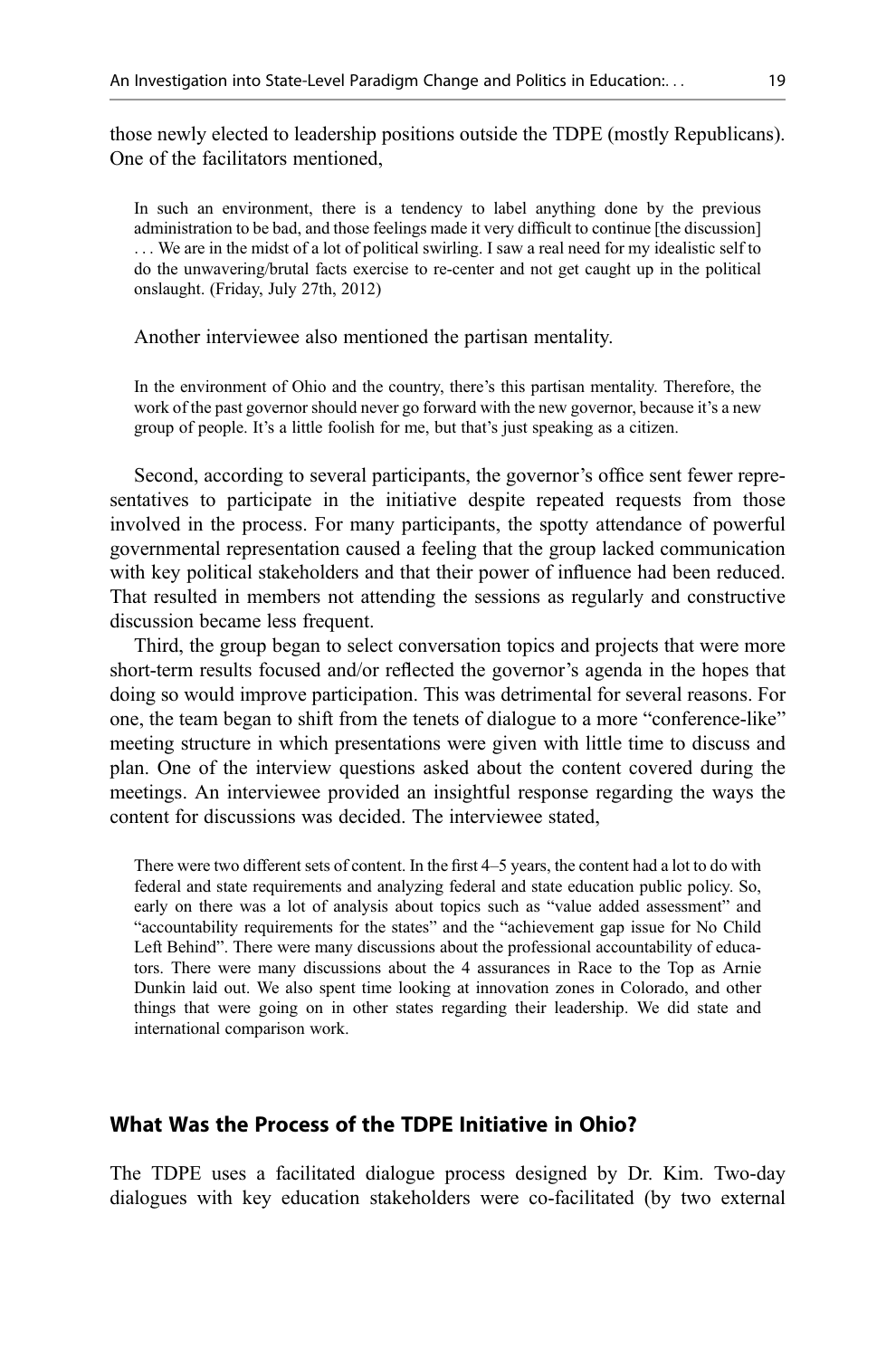consultant co-facilitators – Dr. Kim and Diane Cory) with the goal of re-conceiving the state's educational system to be a knowledge-era model of education. We identified the major themes regarding the TDPE process as team expansion, facilitators, content, meeting format and time, meeting intervals, orientation for new members, and barriers to the TDPE process. Each of these is discussed next.

Team expansion. The team expansion is composed of the five major stages (Kim, [2008\)](#page-32-0) described earlier: (1) State Convening Group, (2) Dialogue Nucleus Team, (3) Core Stewardship Team, (4) School- and District-level Groups, and (5) Sustainability Group. We collected data from stages 1 to 3 during 2007 to 2012. Through our interviews and document analysis, we realized that the expansion of the team generated a concern about new members' unfamiliarity with the TDPE process and its effects. To address this, the consultant-facilitators conducted 90-min phone calls to give new members a personal orientation that included sharing with them the essence of the conversations, conceptual papers, and visions developed.

The TDPE expanded the team as part of the progression along the generative spiral sequence. As the strength of the quality of relationships among the existing members grew, and as the nature of the issues being discussed evolved, the participants were encouraged to nominate potential participants who were vital to the dialogue process. Initial members believed that team expansion was effective in bringing appropriate people into the dialogue. For example, a representative from an education union stated,

The group would talk about who was not in the room that should be in the room, and based on those questions, others were invited in. Some of the other staff did a great job reaching out to others and letting them know what was going to happen in the meetings and how they are conducted. Overall, they did a good job bringing people into the group. (Thursday, March 28th, 2013)

Through interviews, it became apparent that the participants were instrumental in determining which individuals would be invited to participate in the next phase of the TDPE. The current members discussed who they believed should be included before making any decisions. The group attempted to reach out to individuals who represented important perspectives or institutions that were not currently present among the members. Another deciding factor for inclusion was whether a potential member was able to support a particular outcome the group was pursuing. In response to the question, "What if we started without team expansion, would that be effective?," the representative reflected on his past experience in his own organization and showed skepticism by saying,

It is better to start with a smaller group because smaller groups are better able to have honest conversation. And then, with good induction strategies, you can add people's voices that you believe should be there. In my own organization, we tried a similar process with 27 people, and it was very difficult to elicit the honest conversation necessary. (Thursday, March 28th, 2013)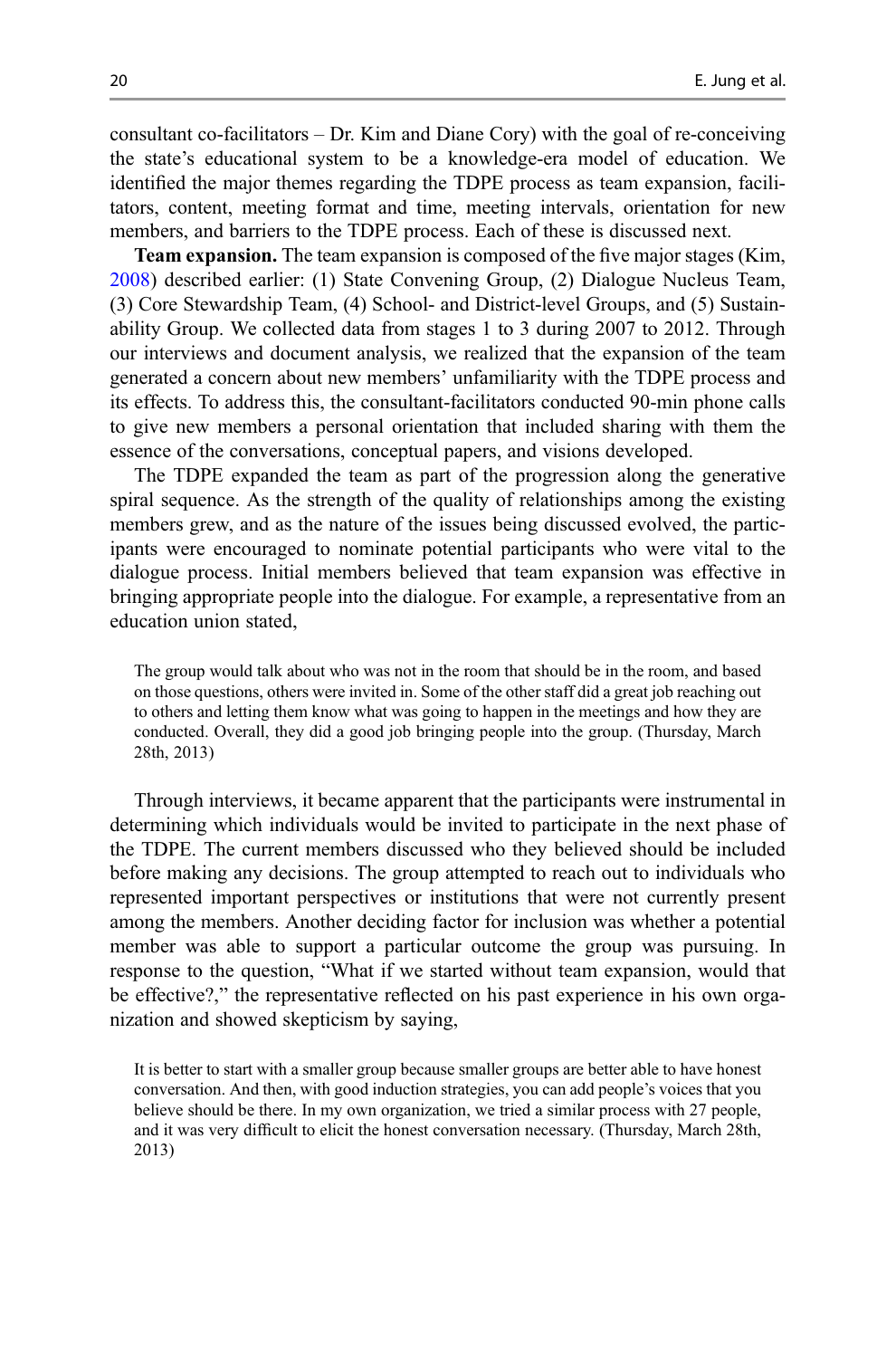Facilitator. Daniel Kim, Diane Cory, and Kathy Zurcher acted as facilitators during the TDPE process. Daniel Kim primarily co-facilitated with Diane Cory for most of the process, with Kathy Zurcher joining in the final year when Diane left. Their main responsibilities were to share models for paradigm change and ensure that the participants engaged in constructive dialogue. As a way to generate effective conversation, the facilitators would ask thought-provoking questions aimed at getting participants to ideate new strategies for achieving learner-centered education. They would also hold telephone sessions with incoming participants so that those new members could become acclimated to the dialogues quicker. The facilitators would routinely call participants between meetings to "check-in" and inquire about their opinions on the process. Activities like this illustrate how the atmosphere of open conversation was supported by the facilitators throughout the process. Additionally, interviews with participants revealed that the high level of expertise of the facilitators was a positive influence. Numerous books, such as Peter Block's Community: The Structure of Belonging, were assigned to the group as part of their own development and served as stimulus for dialogue conversations.

Every interviewee spoke very highly of the consultant-facilitators and believed that they were the driving force to develop new mindsets about education, establish trust among participants, forge alliances across organizations, and keep the dialogues going. Participants noted such influential competencies as thorough preparation, possessing substantial knowledge of organizational change, a great sense of humor to create an open and fear-free environment, immediate feedback, and insightful perspectives due to a broad range of experience. When Kim decided to discontinue facilitating the dialogue, several participants experienced a clear sense of loss.

Content. A number of strands emerged within the theme of content and topics. The content covered in the TDPE initiative seemed to include three components: (1) learning models and frameworks for educational paradigm change, (2) government compliance requirements, and (3) collaborative opportunities for educational changes. Consultant-facilitators first established the set of topics, learning models, and frameworks for the sake of establishing underlying foundations for paradigm change in education. They then moved on to discuss the government compliance requirements and legislative opportunities, meaning what participants can do to make education better in Ohio while considering state laws and rules. Educational opportunities such as technology and innovation, personalized learning, and creativity were discussed in groups. Every topic was shared and elaborated through group discussions, and participants often addressed Race to the Top issues and legislative compliance.

Another strand was useful models and concepts for systems thinking. Participants reported that they found that becoming familiar with systems thinking was most beneficial. Other useful theories and models included hierarchy of choices, core theory of success, and the creative tension model. The dialogues focused on evolving new mindsets, and thus much content was centered on abstract concepts. Because of this, one participant felt worthless not discussing concrete, actionable topics. One participant from a Governmental Organization stated that she was merely sitting and talking: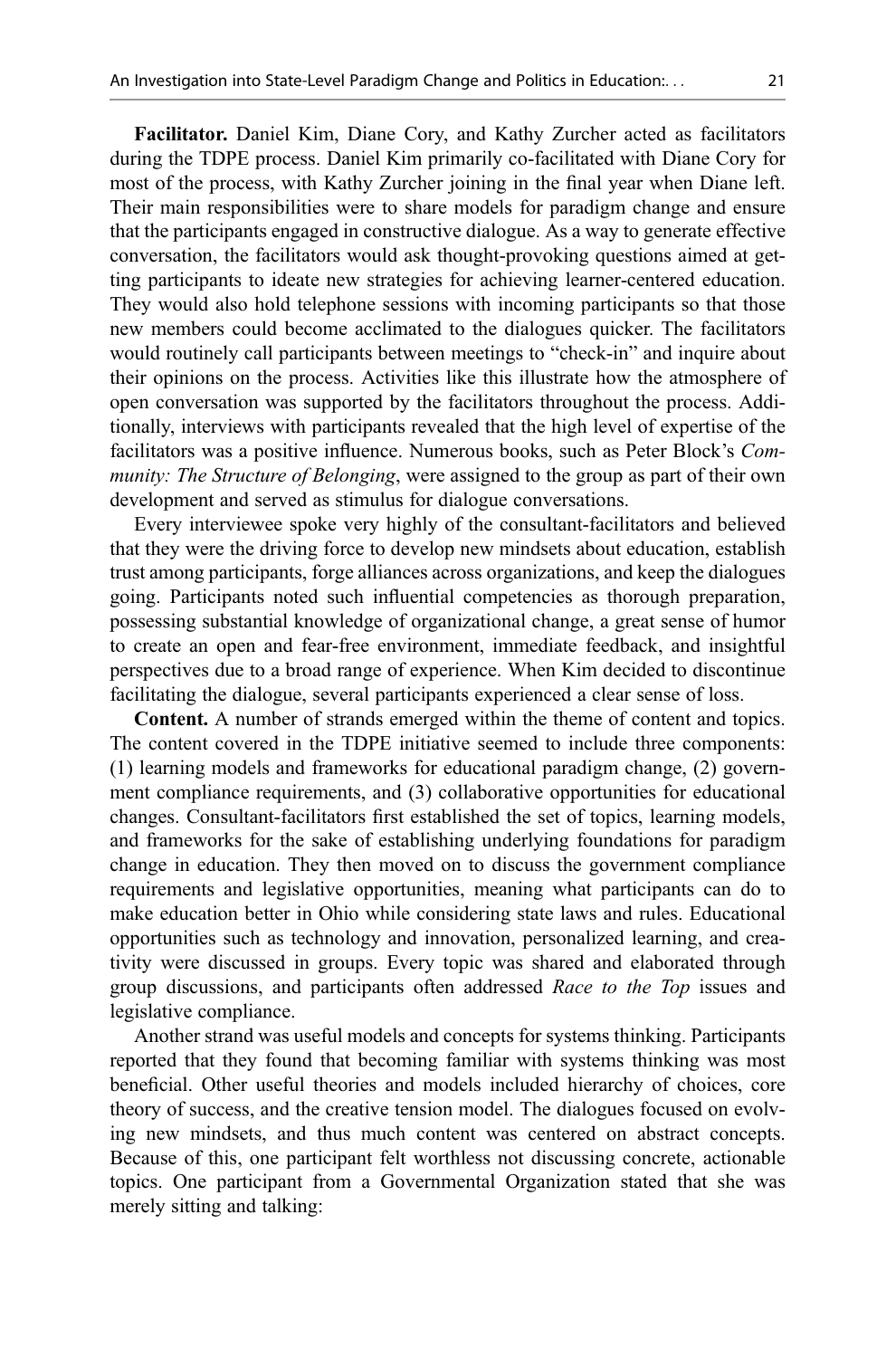If we were working on a specific topic and needed more information, that would be something; but we weren't. It was an unusual kind of thing, and I don't know if it was valuable to just have people sitting in a room discussing things, because that's what it came down to. (Thursday, April 4th, 2013)

Another participant pointed out the influence of politics in the selection of the discussion agenda, as the governor in Ohio was changed from Democratic to Republican in the middle of the TDPE process. The shift of power indeed influenced the content of the dialogues. One participant from a not-for-profit organization noted,

When the new governor was elected, we returned to the governor's policy agenda, and then we ended with those. We were hopeful that we would stay in Educational Opportunities, but the group pressured themselves to trying to please the governor. (Thursday, April 4th, 2013)

Meeting format and time. The TDPE initially held two-day meetings for over 4 years, and then changed to a one-day format at the very end of the process, reflecting the participants' requests. Most participants agreed that the two-day meetings were effective in promoting in-depth conversation, providing time to reflect, and forming quality relationships with other participants. However, a number of participants also showed concerns with time and scheduling issues, given the positions that they held, and suggested switching the meetings to a one-day format. While a few participants expressed concern about the time intervals between the meetings, the facilitators tried hard to contact every member before each meeting, and notes from the previous meeting were provided as a way to foster continuity.

Meeting intervals. All participants reported that they were asked to read previous session meeting notes in preparation for the next meeting. If a guest speaker was scheduled to present, participants were frequently requested to familiarize themselves with readings that covered specific themes related to educational reform or mental models. Besides readings, some participants would work to assist specific legislative initiatives that the group deemed worthy of promoting. Occasionally, participants would voluntarily meet outside of scheduled meetings to further discuss initiatives introduced through the TDPE process. Nearly all participants reported that it was a benefit that leaders from different groups were being brought together. One participant from a governmental organization stated,

We see these individuals all the time because our organizations cause us to see each other, not always at the same time though. Because of the TDPE, it made it easier to talk to each other because of our established relationship. (Wednesday, April 3rd, 2013)

Likewise, participants showed much more openness to meetings outside of the TDPE sessions, and that was regarded as a good sign of relationship.

I think I was much more receptive and open to fellow participants when they made a phone call or reached out and contacted me with issues and problems. (Wednesday, April 3rd, 2013)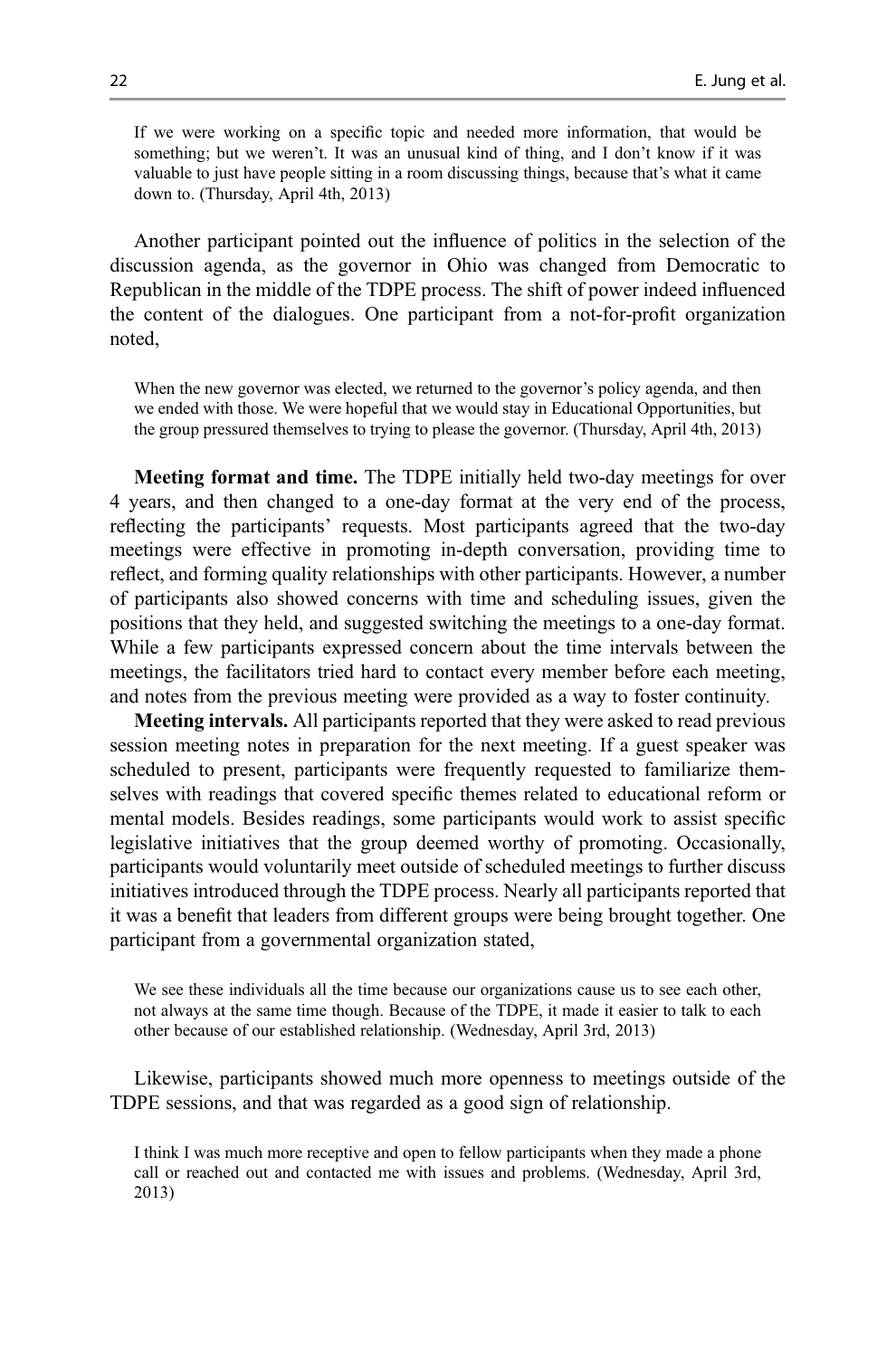At the same time, it is worth noting the importance of having a clear goal between the meetings. One participant from a governmental organization said,

I think having clear goals to work towards would help people understand what they should be doing in between the meetings. (Thursday, April 4th, 2013)

Orientation for new members. The primary means for orienting new members to the team was a lengthy phone conversation between the facilitator and the incoming members. During these conversations, the facilitator explained the overall purpose of the TDPE, ground rules for participation, and several of the mental models and topics that were discussed in previous sessions. Much of that information was also distributed in document form for the new members to read. Volunteers from the existing member pool would also meet with new members to assist with orientation. Most of those interviewed believed that the orientation process was comprehensive enough to sufficiently prepare new members. However, two reported that the facilitator should have spent more time explaining mental models during orientation.

Barriers to the TDPE. Most interviewees reported that time and politics were the two main barriers in the TDPE process, while some of the participants indicated other barriers. Three participants commented that they were not able to produce tangible outcomes from the project due largely to the obscurity of goals and objectives. The nature of the TDPE effort was centered on facilitating sustainable dialogue, and it was not very attractive to those task-oriented people seeking tangible outcomes. Also, expanding the size of the team became a barrier to some extent. For example, the large (Core Stewardship) team seemed to inhibit participants from having in-depth conversations and exacerbated their defensive attitudes, because more participants advocated certain positions instead of thinking about what needed to be done.

In sum, we have described the major components of the TDPE process. We found that expanding the team through the three phases played a pivotal role in the enlargement of the change effort at the state level. As to content, the TDPE primarily dealt with concepts in relation to the learner-centered paradigm of education with an emphasis on systems thinking. The consultant-facilitators strived to help participants understand a diversity of perspectives in hopes of fostering quality relationships and collaboration. The lead consultant's high level of knowledge and qualifications were critical factors in the maintenance of high motivation. Also, the two-day meeting format was considered challenging yet necessary to accomplish in-depth conversations among the participants. However, many participants found the long interval between the meetings to be detrimental to the process.

## What Were the Outcomes of the TDPE Initiative in Ohio?

In this section, we describe the outcomes of the TDPE effort: Overall impressions and satisfaction, strengthened relationships and trust among participants, culture of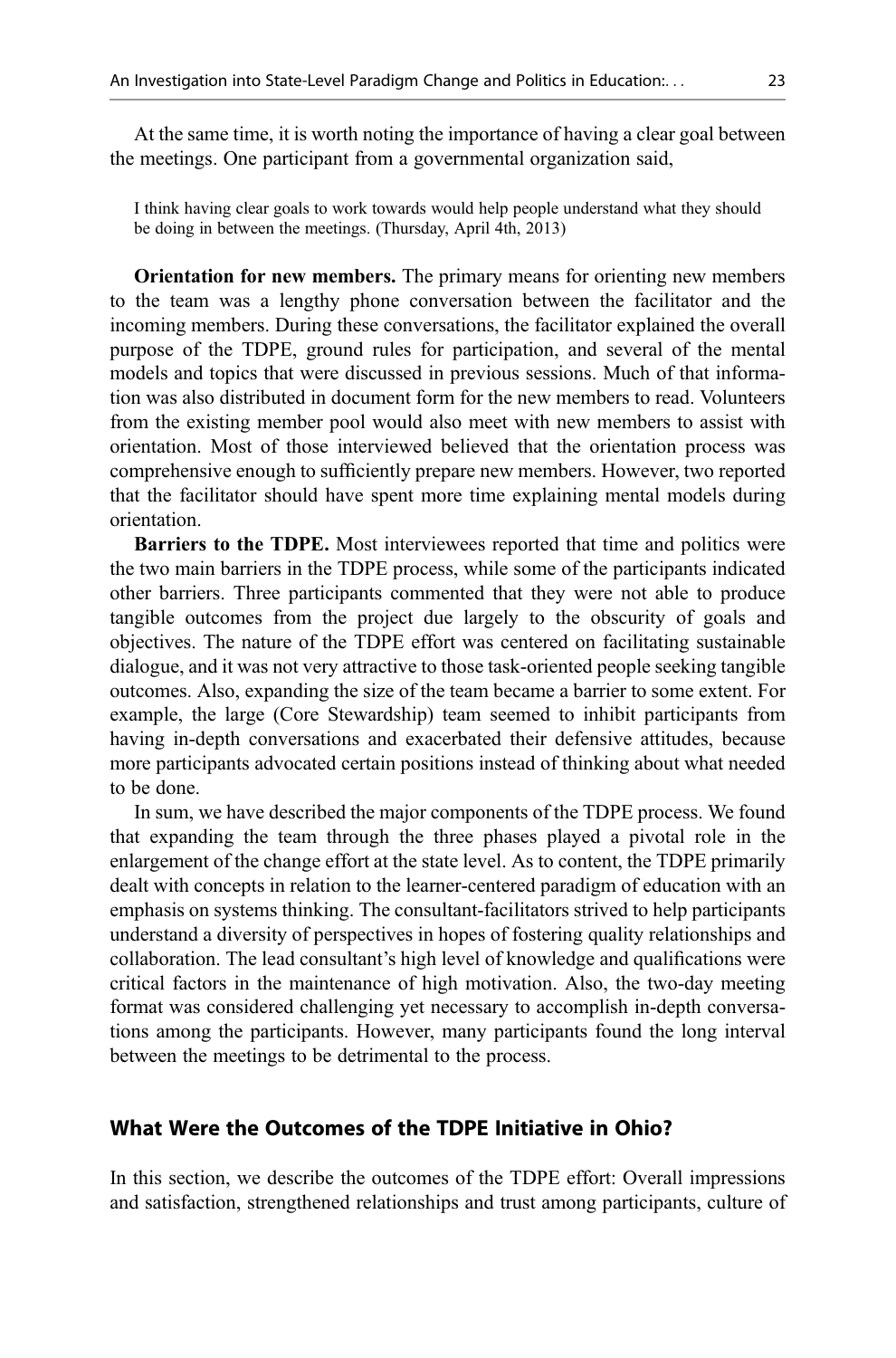collaboration, newly emerged mindset toward learner-centered education, established shared purpose and core values, and a coherent education strategy.

Overall impressions and satisfaction. Most participants reported a high degree of satisfaction with the TDPE process. The participants particularly appreciated the opportunity to have dialogues with other leaders who were influential in educational reform. Several participants noted that the greatest benefit from participating in the dialogues was to gain better insights about how leaders of other organizations lead and how they themselves lead in their own organizations.

It was an interesting collection of smart people who are very influential in Ohio in terms of education reform, so the conversations that occurred were always interesting. As an overall impression, I am very positive. (Thursday, April 4th, 2013)

Another participant from a governmental organization said,

The process was very effective in bringing together groups that didn't necessarily have a lot in common but, as a result of the dialogue, really found paths to good communication and good work moving the state forward. (Wednesday, April 3rd, 2013)

This helped them develop a systems perspective in understanding others, leading to more open and collaborative dialogues. Furthermore, all participants spoke very highly of the consultant-facilitators in regards to fertilizing the dialogue process, maintaining quality discussions, and achieving the long-term goals of the TDPE. However, although many participants were highly satisfied with the dialogues, concern with a lack of tangible outcomes emerged.

A few participants from a higher education organization explained that unclear assignments somewhat discouraged their participation and their perception of peer participation:

There was sometimes reading material like a book, but the goal for why we were reading the book and how that reading could spur something tangible was not really clear. I couldn't participate in it, but there was a homework assignment for those that were involved at the K-12 level in terms of, I think, collecting information regarding innovative practices going on in schools. But I don't think a lot of people did it. (Thursday, April 4th, 2013)

Strengthened relationships and trust among participants. Establishing trusting relationships is one of the major objectives of the TDPE for building the capacity of state leaders to transform their state educational system. Most participants said they were able to build strong and reliable relationships with each other because of the underlying purpose of participation – to advance education. Our data indicated that the sincere and open conversations were the largest factor for successfully building trust and reliable relationships. Although the vast majority of participants believed they formed a strong bond, one participant became a bit skeptical of getting along with others, because he suspected it indicated that they were not getting into the tough issues. One participant from a higher education organization provided this different point of view.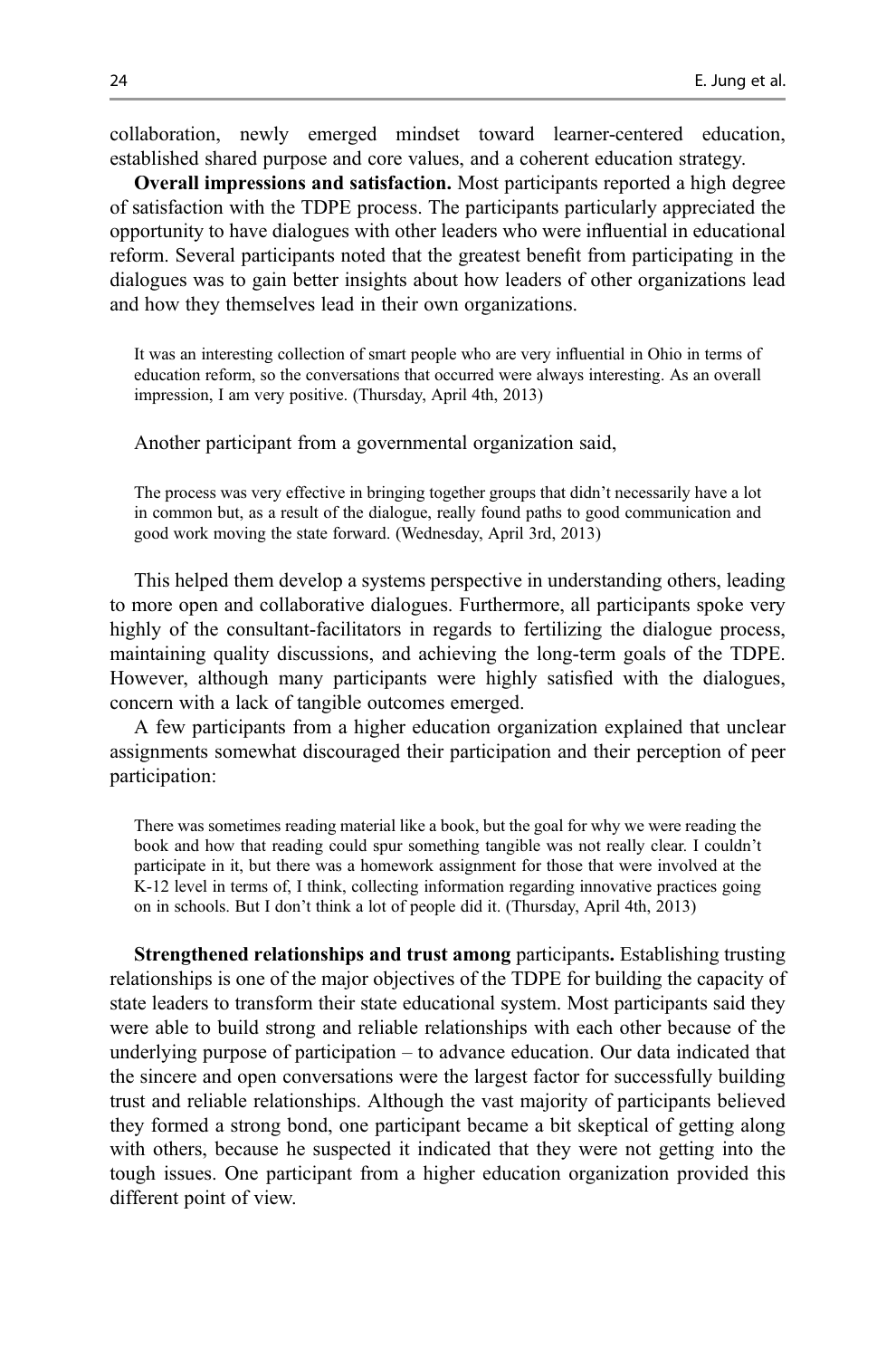Yeah, I think people got along well. But because we got along, that might suggest that we weren't getting into deep areas that might need to be discussed and worked through... If we were really trying to change people's views and feeling on topics, I'm not sure we got to those topics. (Thursday, April 4th, 2013)

But others from an education union seemed to appreciate the importance of strong relationships. They said trusting relationships enabled them to speak freely and discuss sensitive issues openly.

When you get to know each other as people, and you start to see areas where you agree, it becomes easier to have difficult conversations where you sometimes don't agree. It doesn't become as personal. (Friday, April 5th, 2013)

Culture of collaboration. A key driver of the TDPE is the fostering of positive sustained relationships among the members, again for building the capacity of state leaders to transform their state educational system. Nearly all participants reported that they felt free to share their opinions within the group. The fact that all members shared the common goal of improving education in Ohio was not the only factor that aided collaboration. A trusting environment was also promoted by rules supporting open communication. For example, the facilitator emphasized the group guidelines that everyone agreed to abide by where no one would use individual attributions of "he said, she said" when discussing topics outside of the dialogue. This "Principle of Anonymity" was meant to allow people to speak freely without worrying about something being publicly attributed to them out of context. Also, the facilitator made sure that everyone had a chance to voice their perspectives about the entities others represented. Because these reflective conversations were held in-person, participants had the opportunity to explain their perspective in more detail. As one member from a governmental organization said,

One of the benefits, then, that came out of the TDPE process was that, instead of the union and myself speaking through newspapers and press releases, we were speaking to each other. (Thursday, April 4th, 2013)

The culture of collaboration that the TDPE fostered also greatly impacted how the participants interacted with other people and groups in their jobs. One participant from a not-for-profit organization reported that, because of engaging with the process, he was better able to "recognize common ground" with people he hadn't yet formed relationships with.

Mindset change toward learner-centered education. The goals of the TDPE required building a positive, collaborative vision of Ohio's future state-level educational system. For paradigm change to occur, people with different perspectives had to come together to discover common ground. This coming together also aided mindset change by helping participants better understand the larger system that their roles fit within. As a member from an education union put it,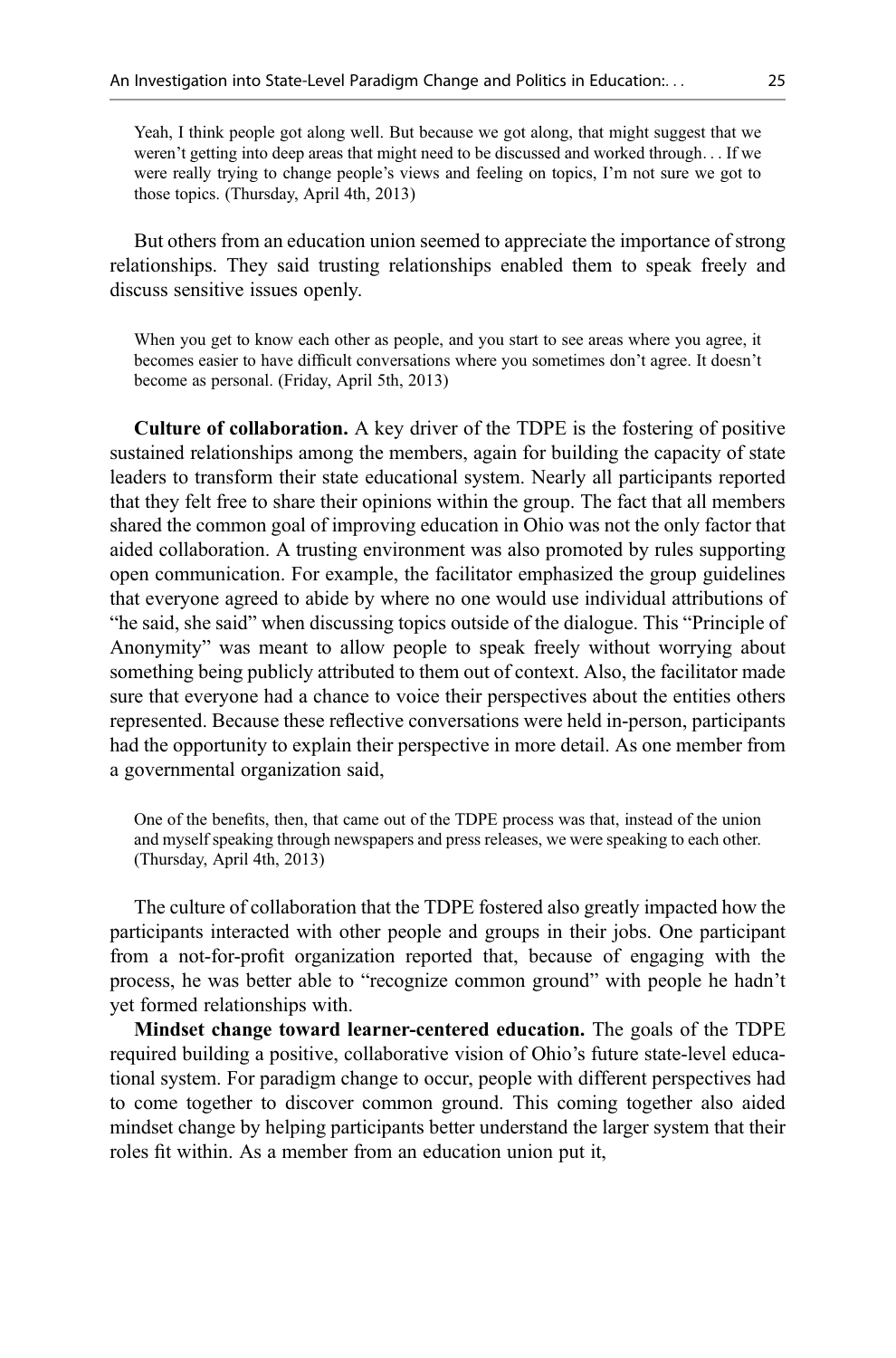People came into the room from the perspective of a legislator, or as a union leader, or as an aid to the governor and by putting themselves in conversation with those other individuals, they got a better picture of the whole. (Thursday, March 28th, 2013)

We uncovered several strategies that positively benefited mindset change through our data analysis. First, participants were more likely to adopt others' viewpoints when they spent discussion time inquiring about others' comments, rather than advocating for their own position. Another representative from an education union explained: "We talked about making the conscious effort to set aside your assumptions and conclusions and be open to hear different ideas than you previously held for yourself" (Thursday, March 28th, 2013).

Also, participants reported that the consistent daily protocols helped them develop new understandings. For example, at the end of the day the members would "check out" by each saying one thing that they understood more clearly. During this activity, only one participant was allowed to speak at a time without interruption while everyone else's job was to practice "deep listening," which is listening to the quality of his or her own listening. Finally, one of the strongest catalysts for mindset change was the insistence that commonalities in values and principles must be identified before strategies could be enacted. This concept was made clear to new members as soon as they joined the process.

Shared purpose and core values. The TDPE asserts that effective paradigm change is best accomplished by building a group that shares first a core purpose and then core values. The Dialogue Nucleus Team's primary job was to begin articulating their purpose and values through research, discussion, and other activities. For example, on one occasion, the team was asked to research reasons "why some schools are performing better under similar conditions," before reconvening to share. These kinds of activities helped the team discover their core purpose of supporting learner-centered education that cultivates creative students. One way that core values were uncovered was by having leaders who represented different entities share the principles that defined their group. Frequently, these principles would be adopted by the entire team, as was the case when the Ohio Department of Education shared their guiding principle to "provide services to all children and children with special needs." As the TDPE progressed, participants began to mutually adopt several core values related to the future of education in Ohio.

Coherent education strategy. Although a coherent educational strategy was not detailed by the conclusion of the TDPE case in Ohio, it is important to remember that strategy creation was not the purpose of the TDPE. The initiative's main goal was to build the capacity of state leaders to transform their state educational system by creating a collaborative environment where mindset change could occur and be later spread through workplace interactions outside of TDPE meetings, and that strategies and actions for paradigm change would occur through those collaborating organizations. Through data analysis, it became clear that several members, especially those added under the new political administration, had a different perspective of the TDPE process. One participant representing an education union said,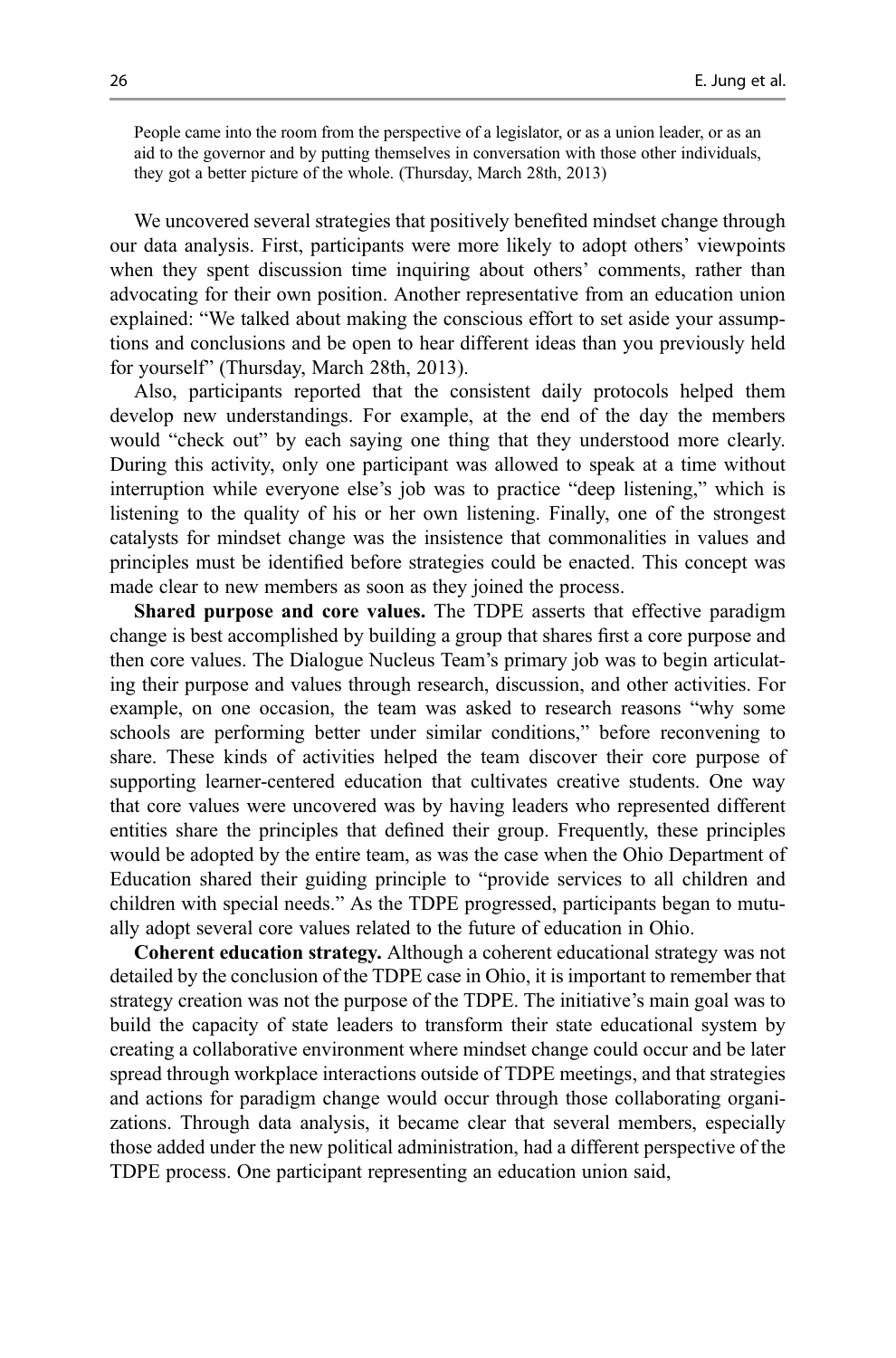When we added new people that were outcome oriented... they wanted us to be doing projects, and I didn't think that was the purpose of the TDPE entirely. (Friday, April 5th, 2013)

Despite multiple changes in state leadership, the process allowed key stakeholders to continue education reform conversations. Topics that surfaced from the TDPE were integrated by legislators, the state board, and the Ohio Education Association into a teacher evaluation system. This framework was adopted in November 2011 and piloted in the 2011–2012 school year.

Although the TDPE was not a decision-making body, it was intended that the insights and changed behaviors that occurred during the discussions would become a positive force within each participant's professional work. One participant from a not-for-profit organization commented on this incorporation of new knowledge and behaviors by explaining that in his outside work he now "always goes back to the [roots of] values and principles before getting into the leaves of activities and strategies" (Thursday, April 4th, 2013).

The key point here is that the TDPE as a process was engaging a body of key decision makers to focus on the whole of the system so that they could collaborate and contribute in making the whole system better (not just their part). Then, as each of them acted in their own role as decision-making bodies, they would work toward optimizing the larger system. So, the CST, by design, was a body of decision makers, not a decision-making body. Those who did not understand or like this distinction were probably the most frustrated by its "lack of action."

The completion and passing of House Bill 1 is an example of a more tangible outcome of the TDPE. The bill, which was officially introduced in February of 2009, was influenced by the TDPE through the knowledge-era education principles it adopted. For example, the bill proposed a budget with the promise that it would be used to "ensure the success of all children regardless of their socioeconomic situation." Additionally, the bill explicitly recognized that new data and information will require the model to be recalibrated in future years. Taken in total, Table [4](#page-27-0) summarizes the key findings in the categories of context, process, and outcomes supported by illustrative data.

# Limitations

Findings from this report may have some limitations. As to methodology, we conducted a qualitative research study that was exploratory. Thus, findings are more descriptive and suggestive and cannot be generalized. Second, even though we reached saturation in our interviews, we had a relatively small sample size, and it is possible some members not interviewed may have had some different perceptions of the TDPE process in Ohio. Third, it is unfortunate that, being a post facto study, we were not able to conduct observations. In addition to interviewing and analyzing documents, observing the dialogue process would have provided beneficial information in describing the phenomenon and triangulating the results, though more so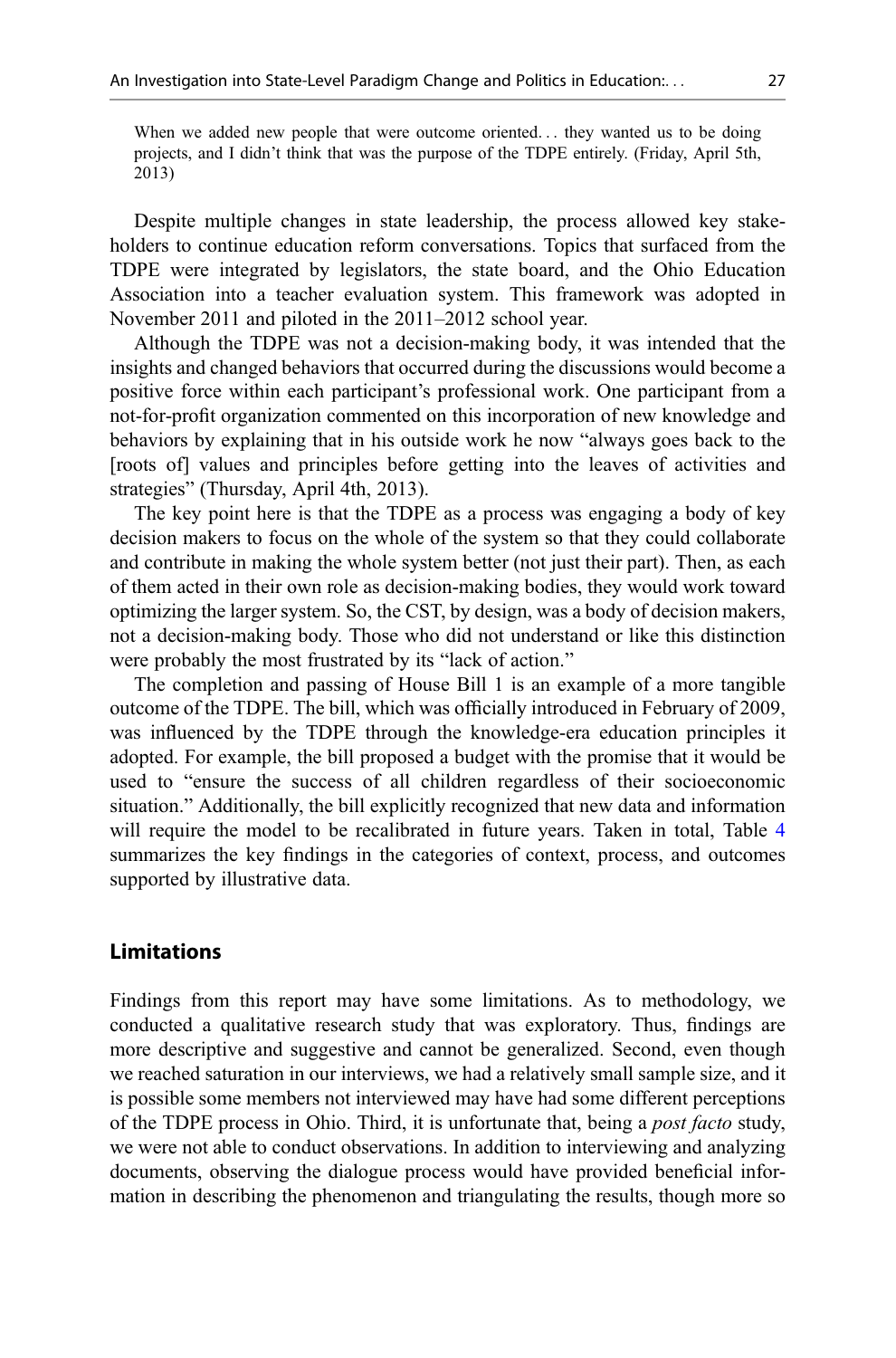| Category | <b>Elements/key findings</b>                       |                                                                                                                                                                                                                                                                                                                                                                                                                                                                                                                                                                               |
|----------|----------------------------------------------------|-------------------------------------------------------------------------------------------------------------------------------------------------------------------------------------------------------------------------------------------------------------------------------------------------------------------------------------------------------------------------------------------------------------------------------------------------------------------------------------------------------------------------------------------------------------------------------|
| Context  | <b>TDPE</b> initiative                             | When and Where: Columbus, Ohio, from 2007 to<br>2012<br>Why: To bring together several state leaders related<br>to Ohio's education and reform efforts<br>What: To achieve quality collaboration based on<br>trusting relationships and visible outcomes for<br>educational paradigm change in Ohio<br>How: Participated in a multi-year commitment to<br>the process; articulation of shared purpose and core<br>values of education                                                                                                                                         |
|          | Initiation background/<br>success of initial phase | Several key drivers of the success of the TDPE in<br>the initial phase were: $(1)$ a great deal of support<br>from the governor, NEA, and KnowledgeWorks<br>Foundation; (2) well-designed orientation and<br>engagement process as well as successful teaming<br>of lead nucleus group; (3) governor's office's<br>changed attitude, from being close to the vest and<br>closed to open and supportive, which helped keep<br>the group engaged and committed; and (4) the<br>participation of the First Lady of Ohio. One result of<br>the collective effort was House Bill 1 |
|          | Politics                                           | Three political components influenced the change<br>process: (1) negative opinions of the opposing<br>political party linking the TDPE too closely to the<br>previous administration, (2) lack of communication<br>during the political transition, and (3) selective<br>agenda on topics                                                                                                                                                                                                                                                                                     |
| Process  | Team expansion                                     | Expanded the team as the quality of relationships<br>strengthened and as the issues being discussed<br>merited new members joining at different steps in<br>the phases of change. Those are: (1) State<br>Convening Group, (2) Dialogue Nucleus Team,<br>(3) Core Stewardship Team, (4) School- and<br>District-level Groups, and (5) Sustainability Group                                                                                                                                                                                                                    |
|          | Facilitators                                       | Their main responsibilities were to share models for<br>paradigm change and ensure that the participants<br>engage in constructive dialogues                                                                                                                                                                                                                                                                                                                                                                                                                                  |
|          | Content                                            | The first theme was about its sequence of presence.<br>Another strand of theme was the most useful<br>models and concepts for systems thinking                                                                                                                                                                                                                                                                                                                                                                                                                                |
|          | Meeting format and time                            | The TDPE initially held two-day-long meetings for<br>over 4 years, and then changed to a one-day-long<br>format, for what became its final session reflecting<br>the participants' requests                                                                                                                                                                                                                                                                                                                                                                                   |
|          | Between-the-meetings                               | Participants were asked to read previous session<br>meeting notes, short readings covered specific<br>themes related to educational reform or mental<br>models. Often they met outside of meetings to<br>further discuss topics                                                                                                                                                                                                                                                                                                                                               |
|          | Orientation for new<br>members                     | The primary means for orienting new members to<br>the team was in the form of $2-3$ h, in-person<br>interviews with the DNT and the initial CST<br>members. The later additions to the CST were<br>handled through a 90-min phone conversation                                                                                                                                                                                                                                                                                                                                |

<span id="page-27-0"></span>Table 4 Summary of the context, process, and outcomes of the TDPE in Ohio

(continued)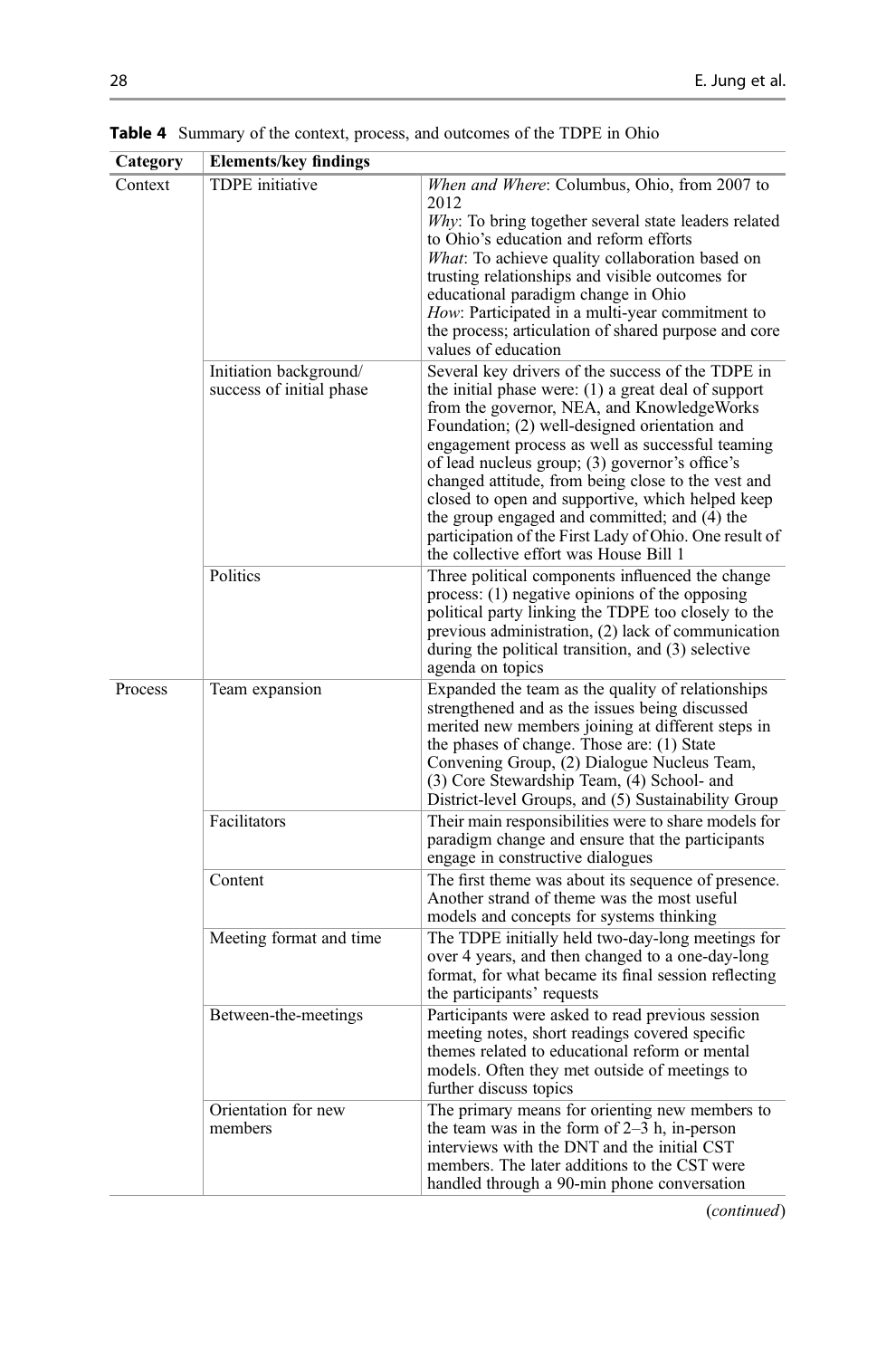| Category | <b>Elements/key findings</b>                        |                                                                                                                                                                                                                                                                                                                                                                                                                                                                            |
|----------|-----------------------------------------------------|----------------------------------------------------------------------------------------------------------------------------------------------------------------------------------------------------------------------------------------------------------------------------------------------------------------------------------------------------------------------------------------------------------------------------------------------------------------------------|
|          |                                                     | between the current facilitator and the incoming<br>members                                                                                                                                                                                                                                                                                                                                                                                                                |
| Outcomes | Overall impression and<br>satisfaction              | Most participants reported a high degree of<br>satisfaction with the TDPE process. The<br>participants particularly appreciated the opportunity<br>to have dialogues with other leaders who were<br>influential in educational reform.<br>"As an overall impression I am very positive"<br>"The process was very effective in bringing<br>together groups  as a result the dialogue really<br>found paths to good communication and good work<br>moving the state forward" |
|          | Strengthened trust among<br>participants            | Most participants responded they were able to build<br>strong and reliable relationships with each other<br>because of the underlying purpose of participation -<br>to advance education.<br>"When you get to know each other as people, and<br>you start to see areas where you agree, it becomes<br>easier to have difficult conversations where you<br>sometimes don't agree"                                                                                           |
|          | Culture of collaboration                            | Nearly all participants reported that they felt free to<br>share their opinions within the group.<br>"Because of engaging with the process, I was<br>better able to recognize common ground with<br>people I hadn't yet formed relationships with"                                                                                                                                                                                                                         |
|          | Mindset change toward<br>learner-centered education | For real change to occur, people with different<br>perspectives had to come together to discover<br>common ground.<br>"People came into the room from the perspective"<br>of a legislator, or as a union leader, or as an aid to<br>the governor, and by putting themselves in<br>conversation with those other individuals, they got<br>a better picture of the whole"                                                                                                    |
|          | Shared purpose and core<br>values                   | The TDPE asserts that effective paradigm change is<br>best accomplished by first building a group that<br>shares a core purpose and then core values                                                                                                                                                                                                                                                                                                                       |
|          | Coherent education strategy                         | Although a coherent educational strategy was not<br>detailed by the conclusion of the TDPE, it is<br>important to remember that strategy creation was<br>not the purpose of the TDPE.<br>"When we added new people that were outcome<br>oriented they wanted us to be doing projects and<br>I didn't think that was the purpose of the TDPE<br>entirely"                                                                                                                   |

#### Table 4 (continued)

for the micro level than the macro level. Fourth, this study investigated a process that happened in the past, requiring interviewees to recall their past experience, which could be inaccurate or insufficient, despite the triangulation of data. Finally, since we were not directly involved in the change process, it is possible that we missed some insights that could have been gained from the research context.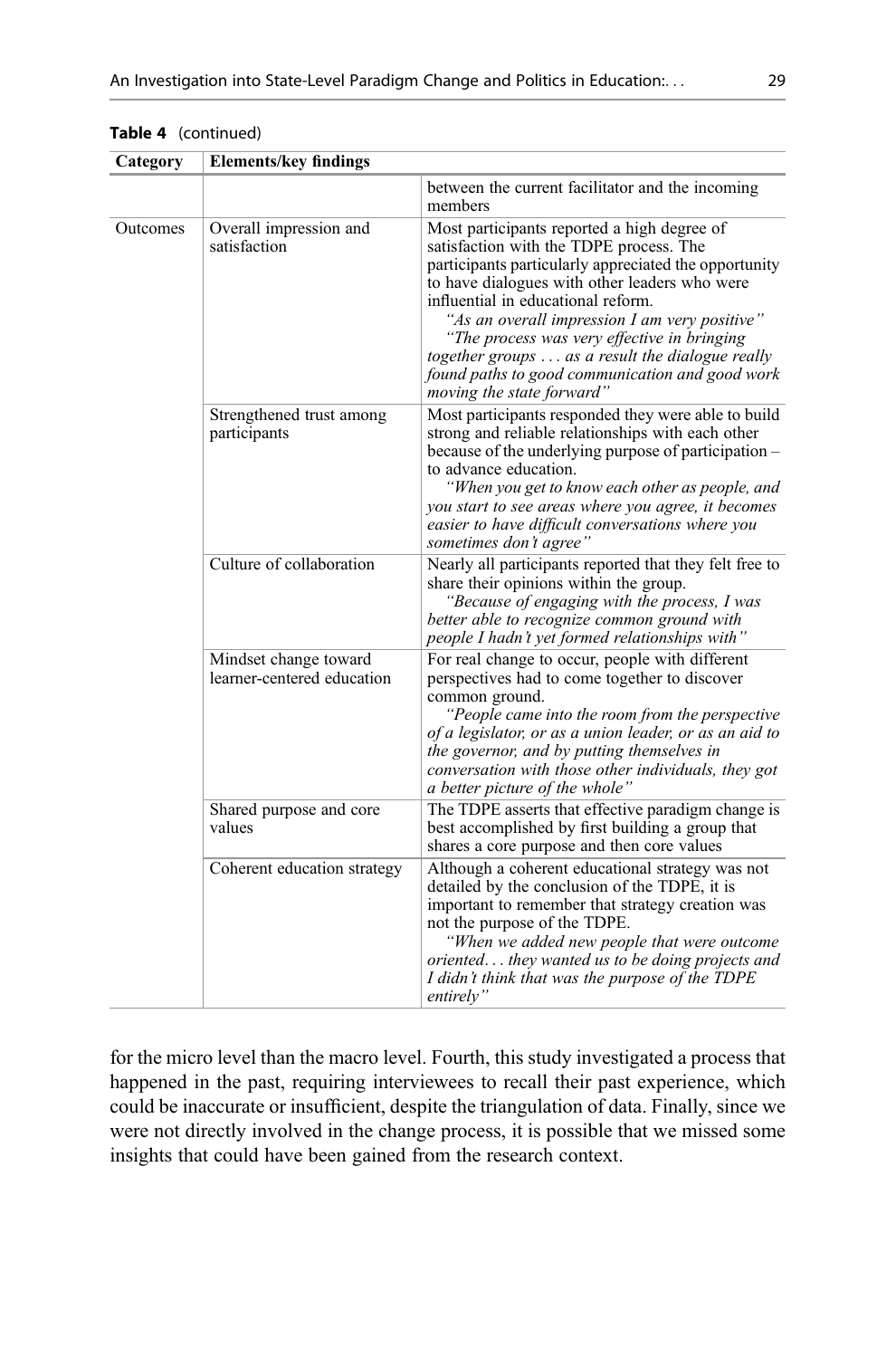# Conclusion

By carefully reviewing the interviewees' responses, we interpret the TDPE initiative in Ohio to have had many successes. The initiative fulfilled the role of bringing together key leaders to discuss plans to bring about educational paradigm change. Educational leaders who participated in the TDPE process in Ohio felt satisfied with the overall process, in the course of which they were able to develop new mindsets about education, new perspectives for systems thinking, and sound relationships for collaboration. However, findings show that the change process can be greatly affected by an external force – politics. Conflicting political views after the change in governorship caused participants to alter discussion agendas and be hesitant to share their opinions and reflections. This in turn became an obstructive factor for the whole initiative, as the change of governor resulted in the recess of the effort. The creator of the TDPE was well aware of the potentially negative influence of politics and worked hard to avoid them.

To address the challenges stemming from the change in governorship, multiple attempts were made to include members from the new administration and the Republican Party. While those attempts were successful in bringing in the newly appointed superintendent of the ODE, the new education policy person in the governor's office, the newly elected president of the Ohio Board of Education, and the Republican chair of the Senate Education Committee, it was not sufficient to overcome the politics of continuing something that started with a Democratic governor. This surfaces a weakness that had been underlying the Ohio TDPE process from the very beginning, that it was comprised of predominantly Democratic members. That issue had been identified from the beginning, and attempts had been made during the first 2 years to get more Republicans involved. When the TDPE was unsuccessful at gaining and/or retaining such members, the efforts to reach out were greatly reduced after the second year.

## The TDPE Process: Strengths and Opportunities

Although the TDPE process can be affected by external forces, it has many strengths and opportunities to help state leaders foster the transformation of their state's public education systems.

Detailed process guidance for paradigm change. Given the importance of state laws, policies, and regulations for success in systemic transformation of education systems, our study begins to fill a huge gap in knowledge for successful systemic change in education. The TDPE is a design theory intended to promote a deep and open dialogue. Here, again, it is important to emphasize that the TDPE does not say anything about what transformed educational systems should be like on any level – state, district, school, or classroom. It does not say what laws, policies, and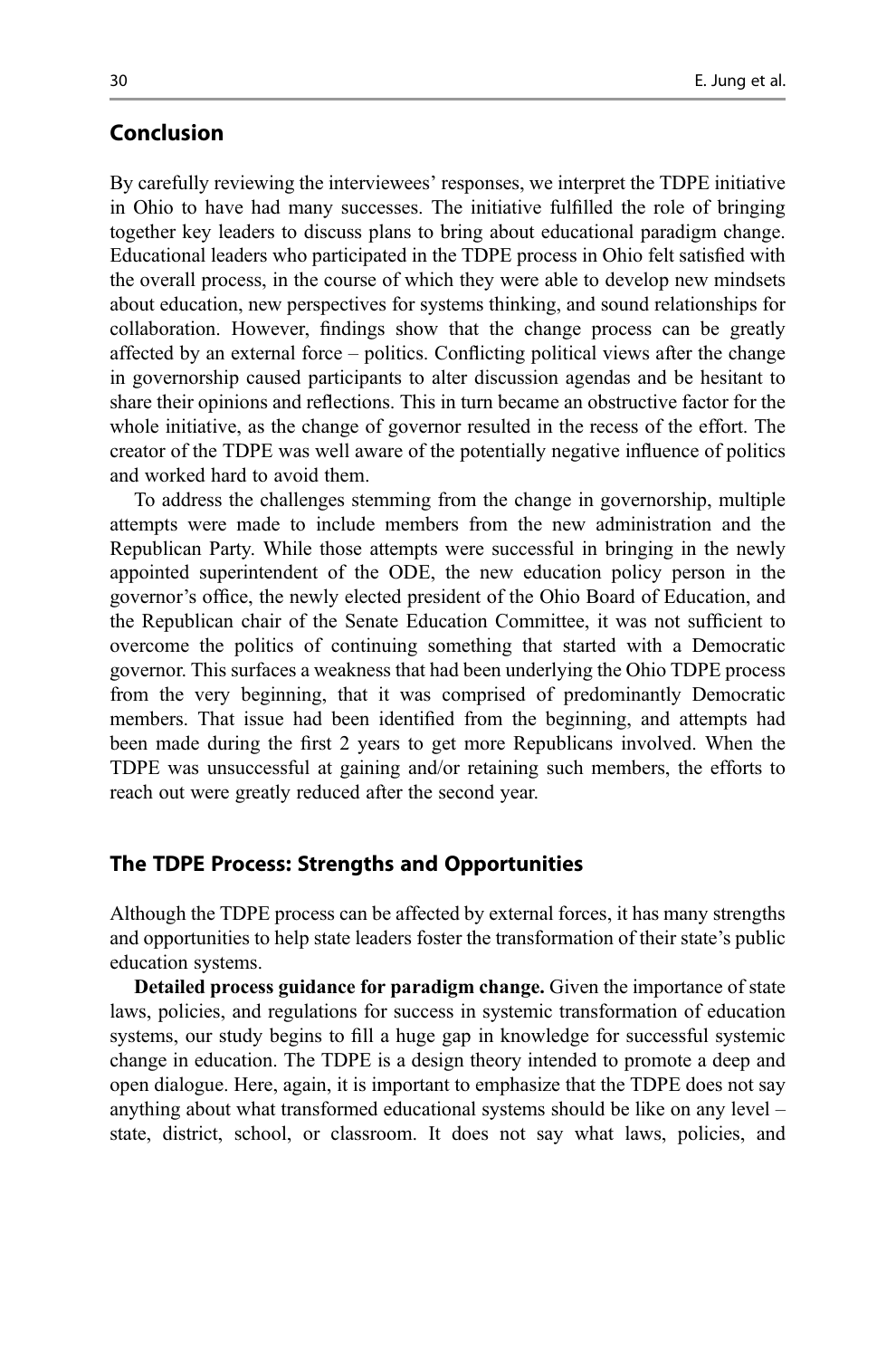regulations should be removed, changed, or added. It is a model to guide the process whereby state leaders explore the need for transformational change and decide for themselves what changes should be made. In the same sense, TDPE participants were not a group of decision makers or action body. It was a forum where participants could freely speak their minds and contemplate a better kind of education system.

Foundation for sustainable changes. Dialogues can potentially serve as the foundation for sustainable changes, which include future directions for education. In fact, one of the promising outcomes was a legislative action derived from the TDPE process – House Bill 1. This shows the potential effectiveness of the TDPE as a design theory, making it worthwhile for other states to try. Again, knowledge of "how" to make changes was not tested due to the untimely termination of the process. When taken to its conclusion, the TDPE could help state leaders to come up with a long-term plan for fundamental educational change. Also, the TDPE is designed to address multiple perspectives, which encourages state leaders to understand and critically analyze alternative ideas for their future education system. In the case of Ohio, the state leaders focused on establishing a learner-centered education system. State laws, policies, and regulations are critical for any state-level innovations. Due to the nature of political and power shifts, policies or state plans are subject to change, although the changes are an unambiguous synonym and necessary. TDPE was a bi-partisan effort where both parties of participants met and discussed primarily focused on directions for their education systems. In this way, possibility of establishing a long-term plan with consensus is high, which is expected to have a high level of perseverance. Current literature lacks a knowledge base of how to facilitate a long-term and profound dialogue with the intent to bring about fundamental changes. In this regard, the TDPE is significant in filling knowledge gaps of facilitating dialogues among state-level leaders on paradigm change in education. The TDPE can also be effective for other types of dialogues related to any type of sustainable changes involving multiple stakeholders.

Facilitating individual leaders' action to change. The TDPE is neither a decision body nor an action body. The TDPE helps facilitate the individual leaders doing in their regular jobs. It was to enable them to collaborate better so that they could perform their official jobs better in service of the larger whole. However, people seemed to forget this fact even as they acknowledged the TDPE's purpose. When the group discussed becoming more of an identified body, like becoming a formal coalition, the group decided against it because making such a shift would require board-level approval for many of the members. While some members wanted the group to DO something, the reality was that the group had neither power nor basis as a group to do anything. However, the power to DO was in the hands of the individual leaders of all the organizations involved. Since this was frustrating for some participants, we see the need for further investigation regarding how the TDPE process could better help action-oriented members to feel more comfortable with the group's role.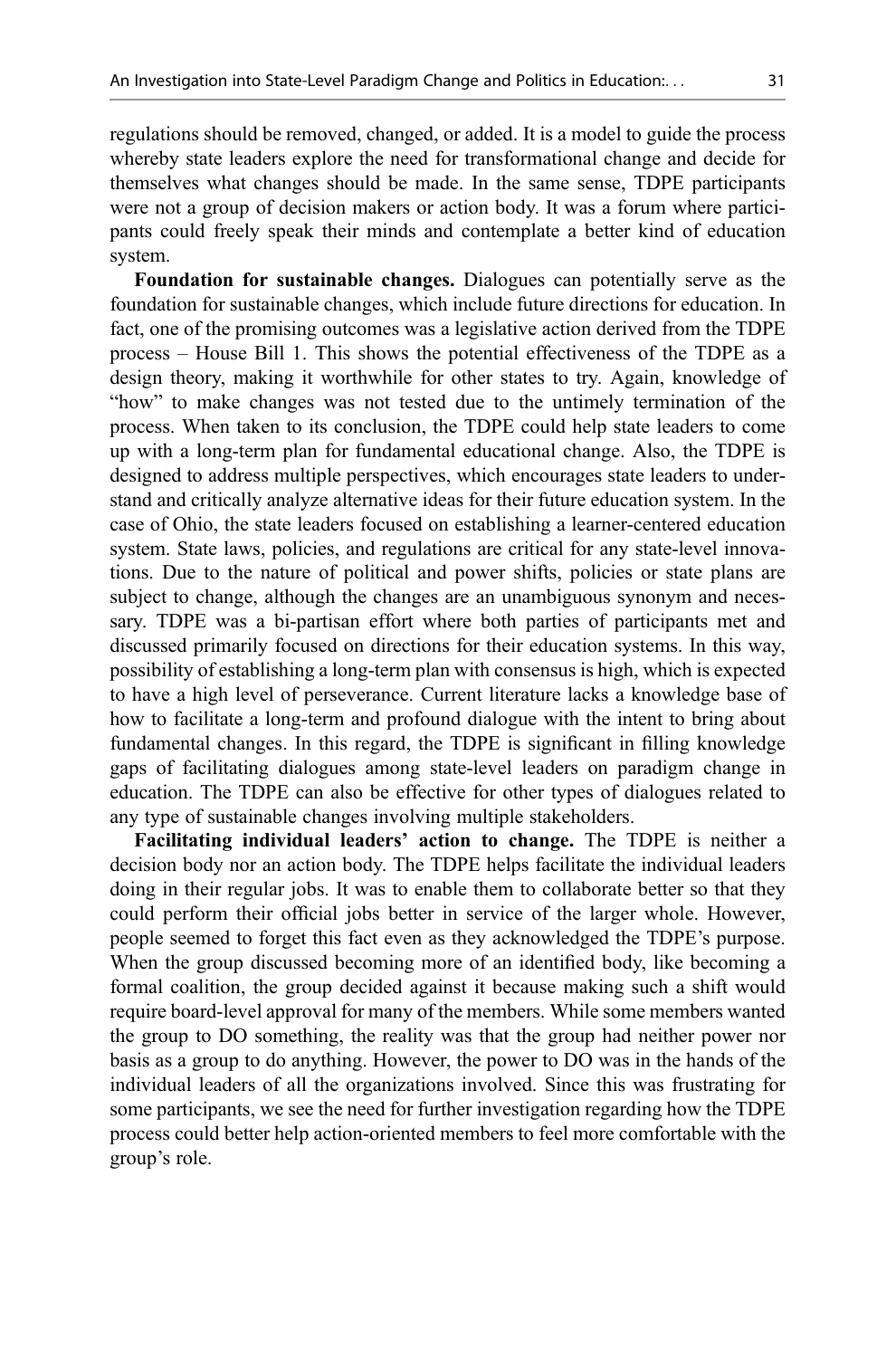# <span id="page-31-0"></span>Implications for Others Leading Paradigm Change

It is noteworthy that this research only investigated the first three of the TDPE team stages and the early steps of Phase II of the Generative Spiral Sequence. Therefore, it is premature to assess the effectiveness of the TDPE as a whole. Future research, therefore, should focus on assessing the strengths, weaknesses, possible improvements, and sustainability of the TDPE in later phases. To our knowledge, the Ohio TDPE process was the first effort to assemble influential leaders in the state of Ohio to discuss paradigm change in education at the state level. As described earlier in this chapter, it is important to advance the process knowledge – the "how to" – of statelevel paradigm change in education so that other states can implement their own paradigm change initiatives. Fortunately, the research agenda on paradigm change at the school and district levels has started receiving some attention and can inform the state-level process. We sincerely hope that this study can serve as a building block for the knowledge base on paradigm change initiatives at the state level.

Acknowledgments We take this opportunity to express our profound gratitude and deep regards to Dr. Daniel Kim (of the Society for Organizational Learning) for the data and feedback given; the KnowledgeWorks Foundation; and the participants of the Ohio TDPE initiative for assisting with this study.

# References

- Banathy, B. H. (1991). Systems design of education: A journey to create the future. Englewood Cliffs, NJ: Educational Technology Publications.
- Banathy, B. H. (1992). A systems view of education: Concepts and principles for effective practice. Englewood Cliffs, NJ: Educational Technology Publications.
- Bell, D. (1973). The coming of post-industrial society: A venture in social forecasting. New York, NY: Basic Books.
- Bogdan, R., & Biklen, S. K. (1992). *Qualitative research for education* (2nd ed.). Needham Heights, MA: Allyn and Bacon.
- Braun, V., & Clarke, V. (2006). Using thematic analysis in psychology. *Qualitative Research in* Psychology, 3(2), 77–101.
- Caine, R. N., & Caine, G. (1997). Education on the edge of possibility. Alexandria, VA: Association for Supervision and Curriculum Development.
- Carr-Chellman, A. (1999). Systemic change: Critically reviewing the literature. Educational Research and Evaluation, 4(4), 369–394.
- Comer, J. P., Haynes, N. M., Joyner, E. T., & Ben-Avie, M. (1996). Rallying the whole village: The comer process for reforming education. New York, NY: Teachers College Press.
- Creswell, J. (1998). Qualitative inquiry and research design: Choosing among five traditions. London, England: Sage.
- Davies, C. A. (1999). Reflexive ethnography: A guide to researching selves and others. New York, NY: Routledge.
- Duffy, F. M., Rogerson, L. G., & Blick, C. (2000). Redesigning America's schools: A systems approach to improvement. Norwood, Mass: Christopher-Gordon Publishers.
- Duffy, F. M. (2006). Power, politics, and ethics in school districts: Dynamic leadership for systemic change. Lanham, MD: Rowman & Littlefield Education.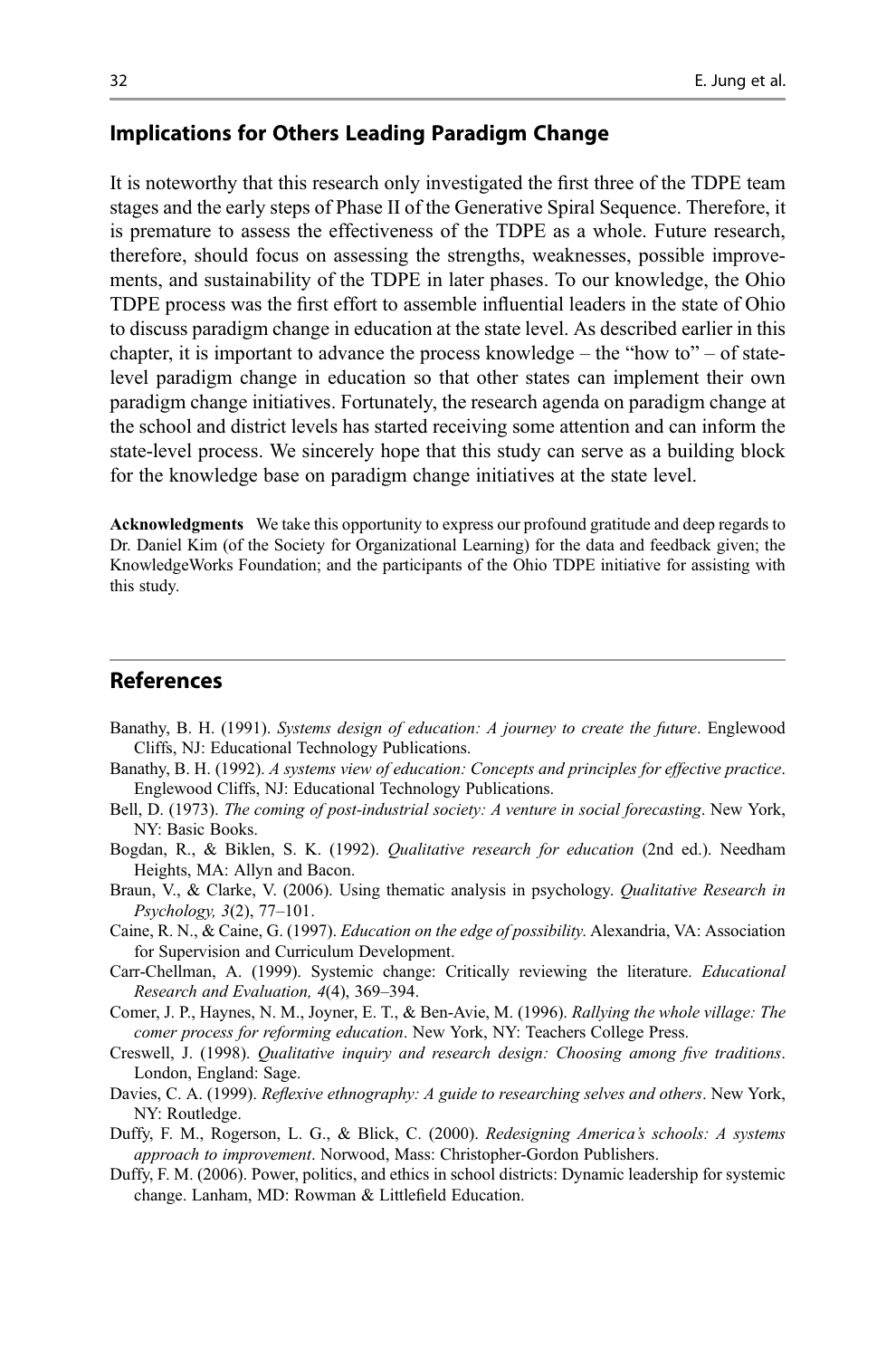- <span id="page-32-0"></span>Duffy, F. M., & Reigeluth, C. M. (2008). The school system transformation (SST) protocol. Educational Technology, 41–49.
- Fullan, M., & Stiegelbauer, S. M. (1991). The new meaning of educational change (2nd ed.). New York, NY: Ontario Institute for Studies in Education: Teachers College Press Teachers College Columbia University.
- Guba, E. G., & Lincoln, Y. S. (1981). *Effective evaluation*. San Francisco, CA: Jossey-Bass.
- Hattori, R. A., & Wycoff, J. (2002). Innovation DNA. Talent Development, 65(1), 24–31.
- Isaacs, W. (1999). Dialogue and the art of thinking together. New York, NY: Currency/Doubleday.
- Jenlink, P. M. (Ed.). (1995). Systemic change: Touchstones for the future school. Arlington Heights, IL: IRI/Skylight Training and Publishing.
- Jenlink, P. M., Reigeluth, C. M., Carr, A. A., & Nelson, L. M. (1998). Guidelines for facilitating systemic change in school districts. Systems Research and Behavioral Science: The Official Journal of the International Federation for Systems Research, 15(3), 217–233.
- Kim, D. H. (2001). Organizing for learning: Strategies for knowledge creation and enduring change. Waltham, MA: Pegasus Communications.
- Kim, D. H. (2008). Transformational dialogue for public education: 50-State Strategy. Cincinnati, OH: KnowledgeWorks Foundation. [http://knowledgeworks.org/conversation/research-and](http://knowledgeworks.org/conversation/research-and-resources/2/transformational-dialogue-public-education)[resources/2/transformational-dialogue-public-education](http://knowledgeworks.org/conversation/research-and-resources/2/transformational-dialogue-public-education).
- Kim, D. H. (2014). Transformational dialogue for public education: Moving from tweaking to transforming at the state level. *Educational Technology*, 54(3), 22–28.
- McCombs, B., & Whisler, J. S. (1997). The learner-centered classroom and school: Strategies for increasing student motivation and achievement. San Francisco, CA: Jossey-Bass.
- Merriam, S. B. (1998). Qualitative research and case study applications in education. San Francisco, CA: Jossey-Bass.
- Reigeluth, C. M. (1992). The imperative for systemic change. *Educational Technology*, 32(11), 9–12.
- Reigeluth, C. M. (1993). Principles of educational systems design. International Journal of Educational Research, 19(2), 117–131.
- Reigeluth, C. M. (1994). The imperative for systemic change. In C. M. Reigeluth & R. J. Garfinkle (Eds.), Systemic change in education (pp. 3–11). Englewood Cliffs, NJ: Educational Technology Publications.
- Reigeluth, C. M. (1999). What is instructional-design theory and how is it changing? In C. M. Reigeluth (Ed.), Instructional-design theories and models: A new paradigm of instructional theory (Vol. Vol. II, pp. 5–29). Mahwah, NJ: Lawrence Erlbaum Associates.
- Reigeluth, C. M., & Frick, T. W. (1999). Formative research: A methodology for creating and improving design theories. In C. M. Reigeluth (Ed.), *Instructional- design theories and models:* A new paradigm of instructional theory (Vol. 2, pp. 633–651). Hillsdale, NJ: Lawrence Erlbaum Associates.
- Schlechty, P. C. (1990). Schools for the twenty-first century: Leadership imperatives for educational reform (1st ed.). San Francisco, CA: Jossey-Bass.
- Senge, P. M. (1991). The fifth discipline, the art and practice of the learning organization. Performance+Instruction, 30(5), 37–37.
- Sizer, T. R. (2002). The common principles. Retrieved from [http://www.essentialschools.org/pub/](http://www.essentialschools.org/pub/ces_docs/about/phil/10cps/10cps.html) [ces\\_docs/about/phil/10cps/10cps.html.](http://www.essentialschools.org/pub/ces_docs/about/phil/10cps/10cps.html)
- Smith, J. A. (1995). Semi-structured interviewing and qualitative analysis. In J. A. Smith, R. Harre, & L. Van Langengove (Eds.), Rethinking methods in psychology (pp. 9–26). London, England: Sage.
- Stringfield, S., Ross, S. M., & Smith, L. (1996). Bold plans for school restructuring: The new American schools designs. Mahwah, NJ: Lawrence Erlbaum Associates.
- Sturges, K. M., Earnest, M., & Fultz, C. (2010). Final report of the formative evaluation of the transformational dialogue for public education (TDPE) program. Unpublished manuscript.
- Taylor, S., & Bogdan, R. (1984). Introduction to qualitative research methods: The search for meanings. New York: Wiley.